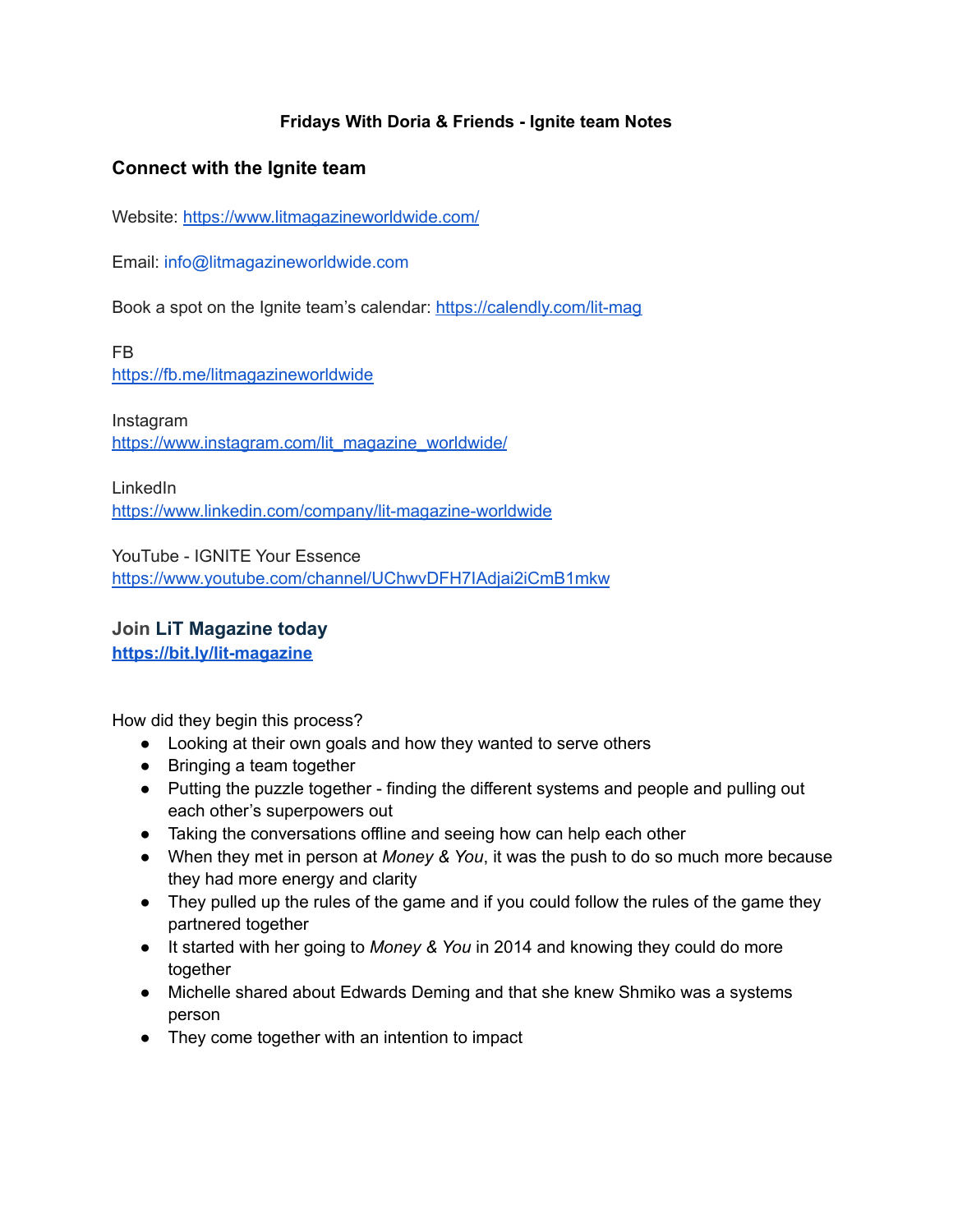Doria

- Pay attention to the simplicity
- One degree change makes an instrumental difference
- People know your energy they know your spirit, purpose, a vision so well
- Ultimately it is all about love
- When it is all about love, you don't need to compete anymore
	- Good Earth Restaurant is a great example of coming from a place of love
- Look at who can you collaborate with
- Things that start small and get very big

How to have incredible graphics

- The key is asking questions and listening to what they say and what they don't say
- Why are you doing this?
- What are your intentions?
- What do you want people to see from you?
- When you want to pursue a higher mission, you need to ensure that everything is aligned
- Design with the aspect of architecture
- Listen to people first and then show her work
- Think about how will people receive your message?

Everything is intentional

- Reaching down and reaching out
- Michele had been in business for a long time and wanted a team
- When they had a gap they prayed for what they needed and the right person came to them
- "Management by miracle." Doria
- When you begin to live at the speed of grace, the right people appear
- Ava created summits and what she brings to the team is collaboration and celebrating others

How did you make space for this work?

- There is time for everything, just not at the same time
- Praying to know what to do next to serve the most
- Things started to flow when you follow the energy
- Reminded Michelle about the story "stone soup"
- Realize that there is enough and you create a business that is viable
- Purpose and passion affects everything in life
- When you stay in that energy, you are not letting go of anything priorities shift
- Dropping scarcity I don't have enough time, money, etc.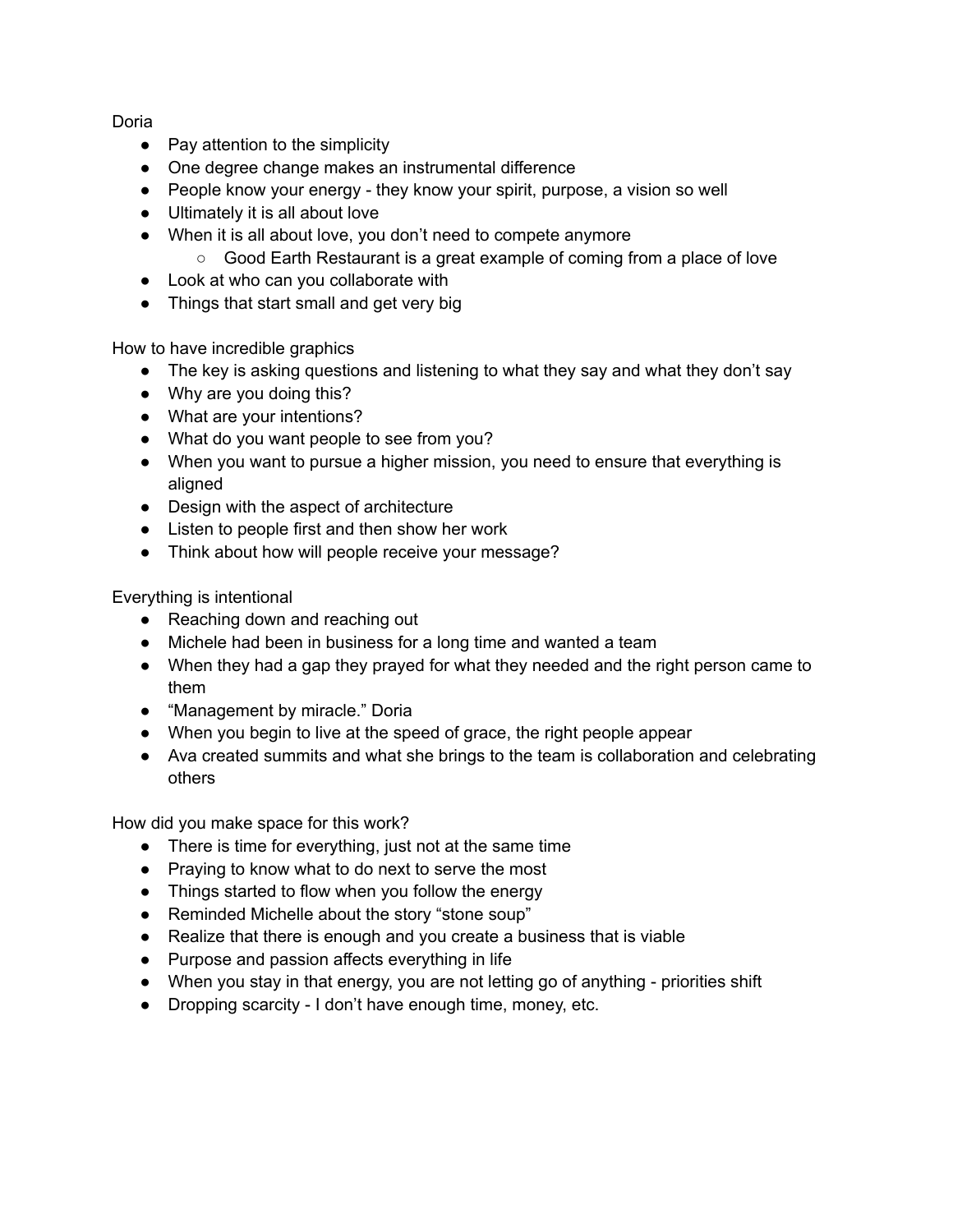Mastering Sufficiency

- Sufficiency is the key
- Notice when you go into scarcity
- Understand the meaning you give to things we want to cover it up and not talk about it
- You cannot go directly from scarcity to abundance you need to go to sufficiency first
- Scarcity is nothing to be ashamed of it is part of our human condition
- You just need to be vigilant
- Health is like wealth
- You need to put one foot in front of the other
- Train yourself to be mindful of what meaning you give to areas of life
- Find your Achilles heel, allow yourself to be more mindful about it, and allow yourself to feel emotions as they come
- We may never know what our true purpose is but if you commit yourself to the highest purpose of the Great Spirit - you will be guided
- Accept your humanness this year work on it and focus on love
- Who is your teacher of unconditional love?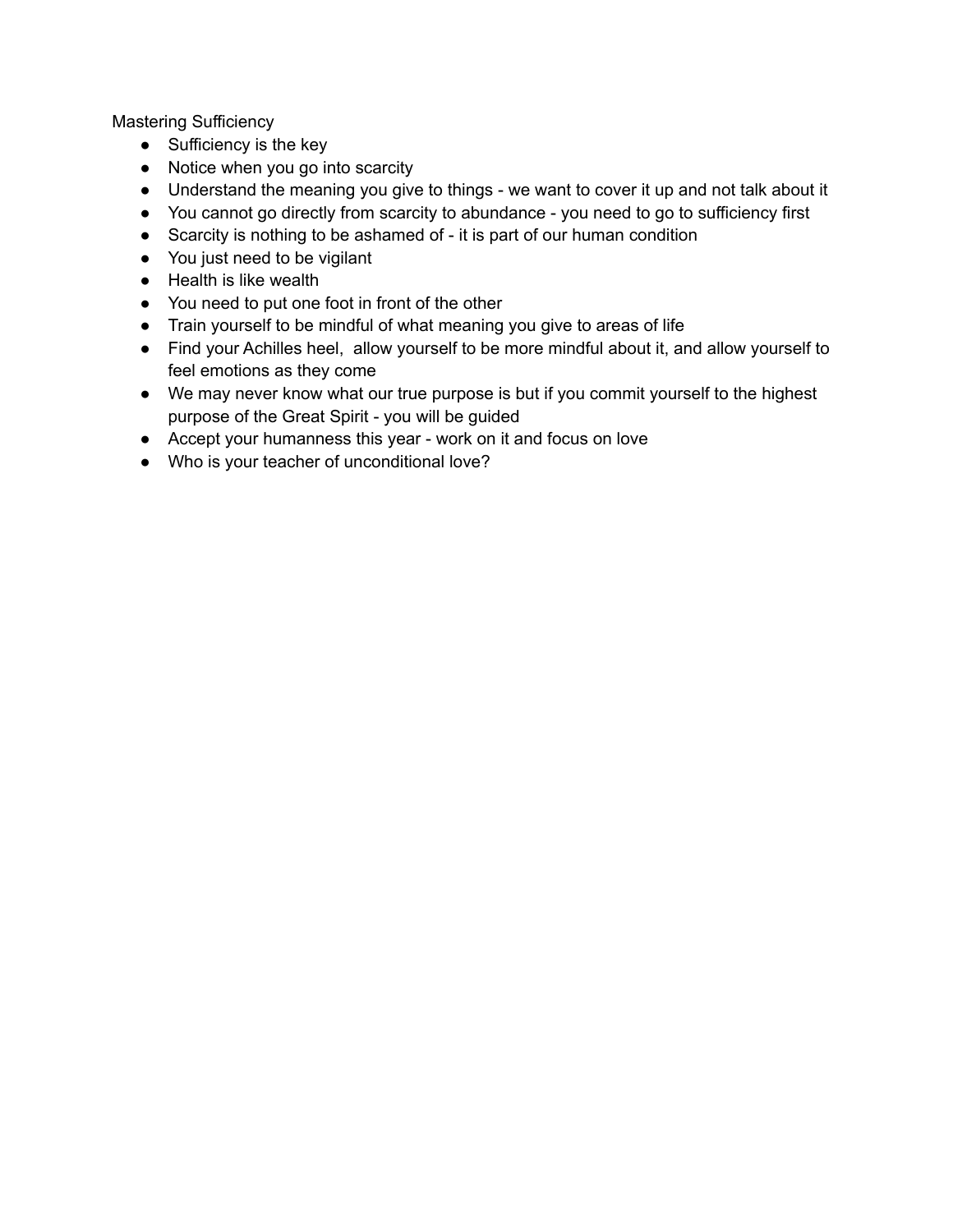#### **Chat Notes**

00:44:02 Lanai Cecile: Happy, HAPPY GLORIOUS 2002 TO ALL OF YOU 00:44:33 Joan Michelson: Here's the biggest economic trend of 2021 values! https://www.forbes.com/sites/joanmichelson2/2021/12/27/the-biggest-economi c-trend-of-2021-is-esg--people-planet-purpose/ 00:45:01 Yuji Shimada JPN:Happy prosperous new year! from JPN Yuji Shimada Nice to meet you again!! 00:46:55 Paul Schumann debt specialist: What I do is debt settlements contract negotiation for businesses and individuals I settle debts at a big discount. No upfront fees and free consultation I help save businesses from drowning in debt. my best sources of clients would be divorce attorneys CPA's, estate attorneys, real estate agents doing business sales, any individuals in California that wants to get rid of their debt. they need some cash to settle it. we do not do payments. no up front fees. i pay referral fees! www.calendly.com/justcallpaul for appointments https://tribeup.com/profile/paulschumann/ www.linkedin.com/in/paulschumann paul@wisewealthchoices.com 00:47:39 Barbie Layton: Www.youareamazingtv.com and www.the infinity.life and check out my amazing interview with the Ignite Your Essence show with the divine Michele Wilson!  $\bigcirc$  ignite.ye.tv 00:48:37 Tom Chesser: Tom Chesser 00:48:45 Tom Chesser: https://smallbusinesstrendsetters.com/fridays-with-doria-friends-ignite-yo ur-2022-essence-and-keep-it-lit-jan-14th-5pm-pst/ 00:48:50 Iveliz Colon: Join us for the launch of LIT Magazine https://www.litmagazineworldwide.com/ 00:48:53 Barbie Layton: Shmiko, you are a ROCKSTAR!! **ACALLER** 00:48:59 Connie Benjamin: Join LiT Magazine today https://bit.ly/lit-magazine 00:49:04 Tammy Cole: Tammy Cole 00:49:43 Maria Simone- ZenMoose Capital: All rockstars!!! 00:49:43 Lanai Cecile: ♥<del>A \A</del> 00:50:07 Iveliz Colon: Building and elevating with heart! 00:50:20 Baylan Megino: So happy to see everyone today! Where can we order that awesome Menopause Millionaire book? 00:50:58 Carole Hodges: You can order at www.TheMenopauseMillionaireBook.com 00:51:06 Connie Benjamin: Join LiT Magazine today https://bit.ly/lit-magazine 00:51:49 Dr. Serge Gravelle (GlobalSparks): Congrats on your book, Carole! 00:52:38 Baylan Megino: Thank you,, Carole!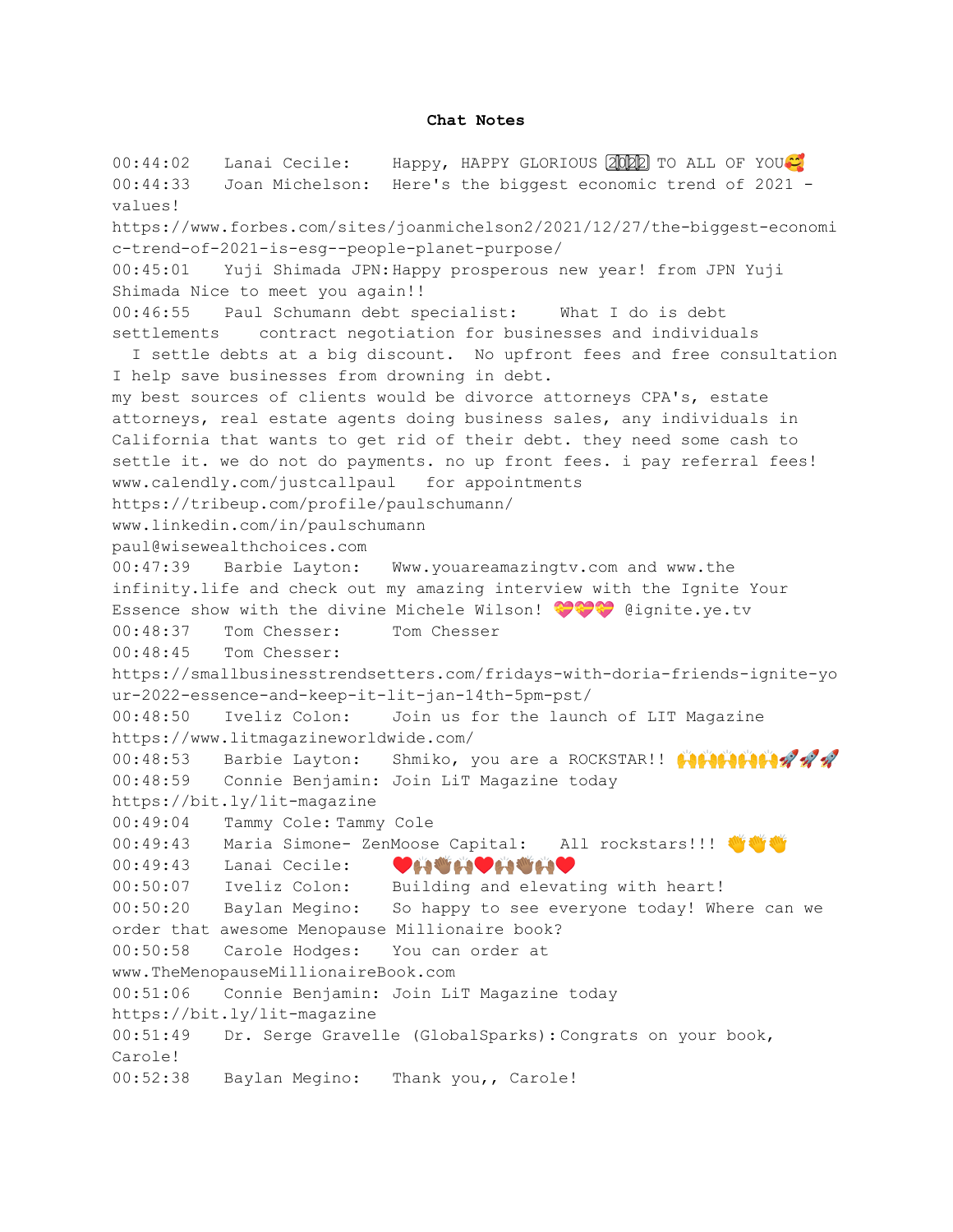00:52:40 Barbie Layton: The two amazing Michelles , one with one L and one with TWO! OF ST 00:53:04 Carol Dysart: CONGRATULATIONS! All the LIT and IGNITE TEAM! How great to see this all come together! 00:53:19 Joan Michelson: Hi all, I have a podcast of interviews with women leaders and innovators in growing a clean energy, sustainable economy, called Electric Ladies podcast - have a listen!: https://electricladiespodcast.com/podcast/ 00:55:18 Tom Chesser: Tom Chesser, here is my digital business card so we can stay in touch. https://riseupmedia-marketing.vcardinfo.com/ 00:55:37 Barbie Layton: Dame Doria's interview on Ignite Your Essence TV from December is SOOO powerful! 00:55:53 Tammy Cole: Tammy Cole-LDI Logistic Broker-Agent-tcole@shipldi.com 661-941-7747 00:56:11 Cristian C.: Best wife ever!!❤️ 00:57:46 Francois Hewing: Hello all, I am a financier. I help entrepreneurs start, maintain and expand their business through funding. We have a simple 30-45 sec application process where there is NO Hard credit check, quick pre-approval takes minutes and I assign a member of my team to walk you through the entire process. You get a direct phone number and email to your funding advisor. We do all the heavy lifting and get you funded quickly. This is the application https://www.7figurescredit.com/?a\_aid=GETMONEY You may also check out website here www.7figuresfunding.com check out our reviews. You must have U.S. based business or personal credit to qualify. We help thousands of entrepreneurs quarterly and have funded officially over 1Billion dollars. Available to answer any questions francois@megnivicentmoney.com also have a company that funds exclusively ecomm Amazon FBA businesses. 00:58:08 Francois Hewing: All you ladies are AMAZING!!! 00:58:09 Connie Benjamin: YouTube - IGNITE Your Essence https://www.youtube.com/channel/UChwvDFH7IAdjai2iCmB1mkw 00:58:22 Barbie Layton: Love your light, Laura! WWW 00:58:56 Maria Simone- ZenMoose Capital: Maria Simone ❤️ Impact Investor/ Executive Producer/ Visionary Strategist FB/ MariaSimone Maria@zmcmedia.com Investing in Transformation www.ZenmooseCapital.com Creating affordable housing solutions www.UnitedTinyHomes.com Love to all… 00:59:11 Connie Benjamin: Connect with the Ignite team Website: https://www.litmagazineworldwide.com/ Email: info@litmagazineworldwide.com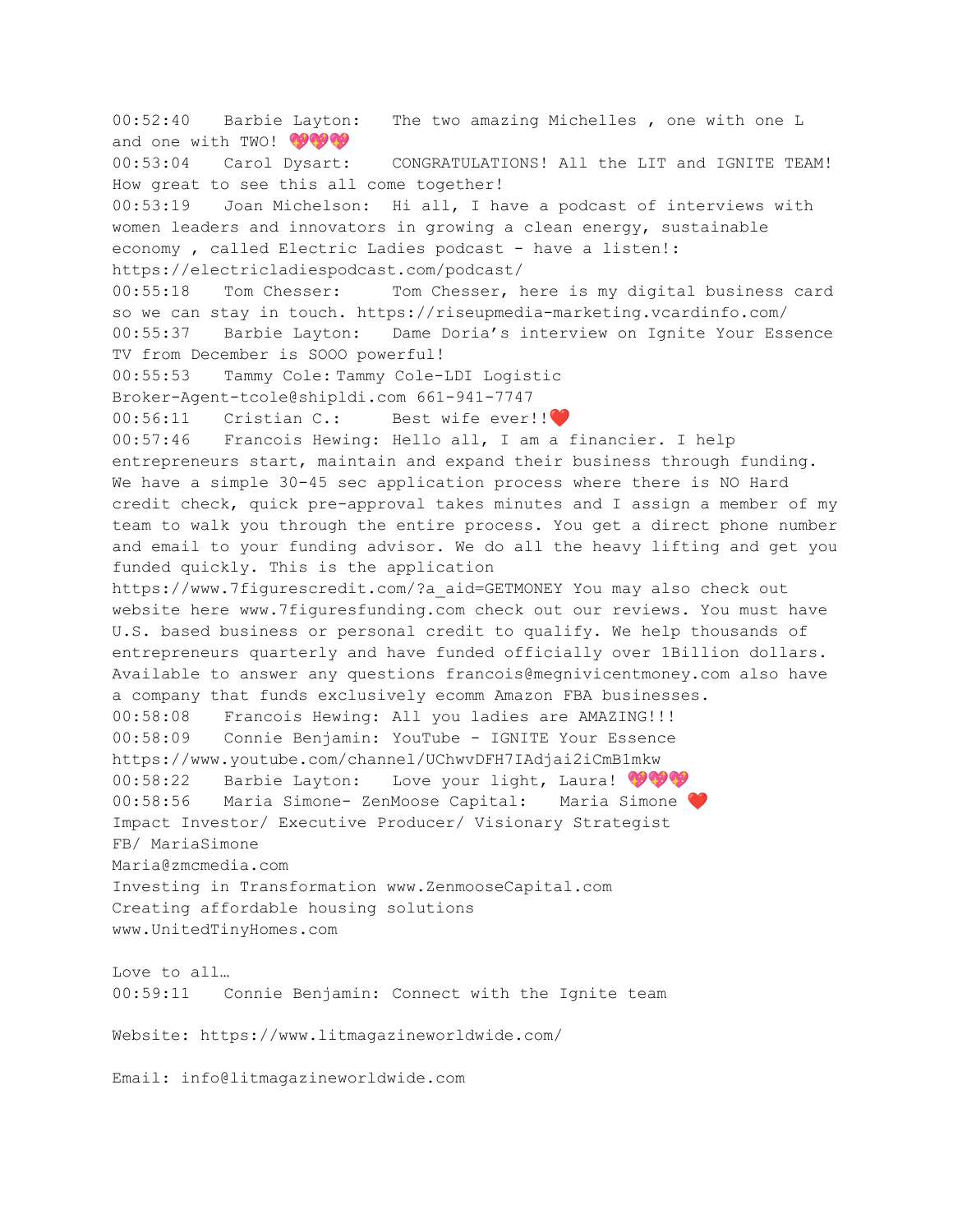Book a spot on the Ignite team's calendar: https://calendly.com/lit-mag FB https://fb.me/litmagazineworldwide Instagram https://www.instagram.com/lit magazine worldwide/ LinkedIn https://www.linkedin.com/company/lit-magazine-worldwide YouTube - IGNITE Your Essence https://www.youtube.com/channel/UChwvDFH7IAdjai2iCmB1mkw Join LiT Magazine today https://bit.ly/lit-magazine 01:02:20 Michele Wilson: Teen Suicide Prevention Movie Project: https://dmftribe.com/an-hero-2/ 01:02:48 Lanai Cecile: WOWSERS What a PHENOMENAL group of women **!! !! !!** 01:02:55 Iveliz Colon: Vision is the catalyst and M&Y Principles are the fuel that make things happen! 01:03:13 Laura Ibarra: Aww thanks Barbie! 01:04:04 Laura Ibarra: I love your Cris 01:07:27 Barbie Layton: That is so phenomenal! Heart-centered business ladies!  $01:11:15$  Lanai )'(: 80 01:11:49 Dr. Letitia Wright : Pay attention to the simplicity involved 01:12:07 Dr. Letitia Wright : Collaboration will save us, nothing us will 01:12:43 Joan Michelson: Bucky: 1+1 = 11 01:12:56 Dr. Letitia Wright : You must understand that each person is so important because the little piece moves the bigger one and the bigger one moves the ship 01:13:22 Dr. Letitia Wright : More than ever, your dream, what you really want to be doing is to create some big things 01:13:34 Dr. Letitia Wright : everything starts small and simple 01:13:39 Barbie Layton: They are all EPIC and LIT!!! 门前的 01:13:58 Dr. Letitia Wright : She knew the difference between Doria's people and who was not 01:14:11 Dr. Letitia Wright : She could tell by the environment that was created 01:14:18 Dr. Letitia Wright : People know your energy 01:14:45 Dr. Letitia Wright : You want people to know your vision , spirit and purpose and love 01:14:52 Dr. Letitia Wright : They know if they vibe with you or not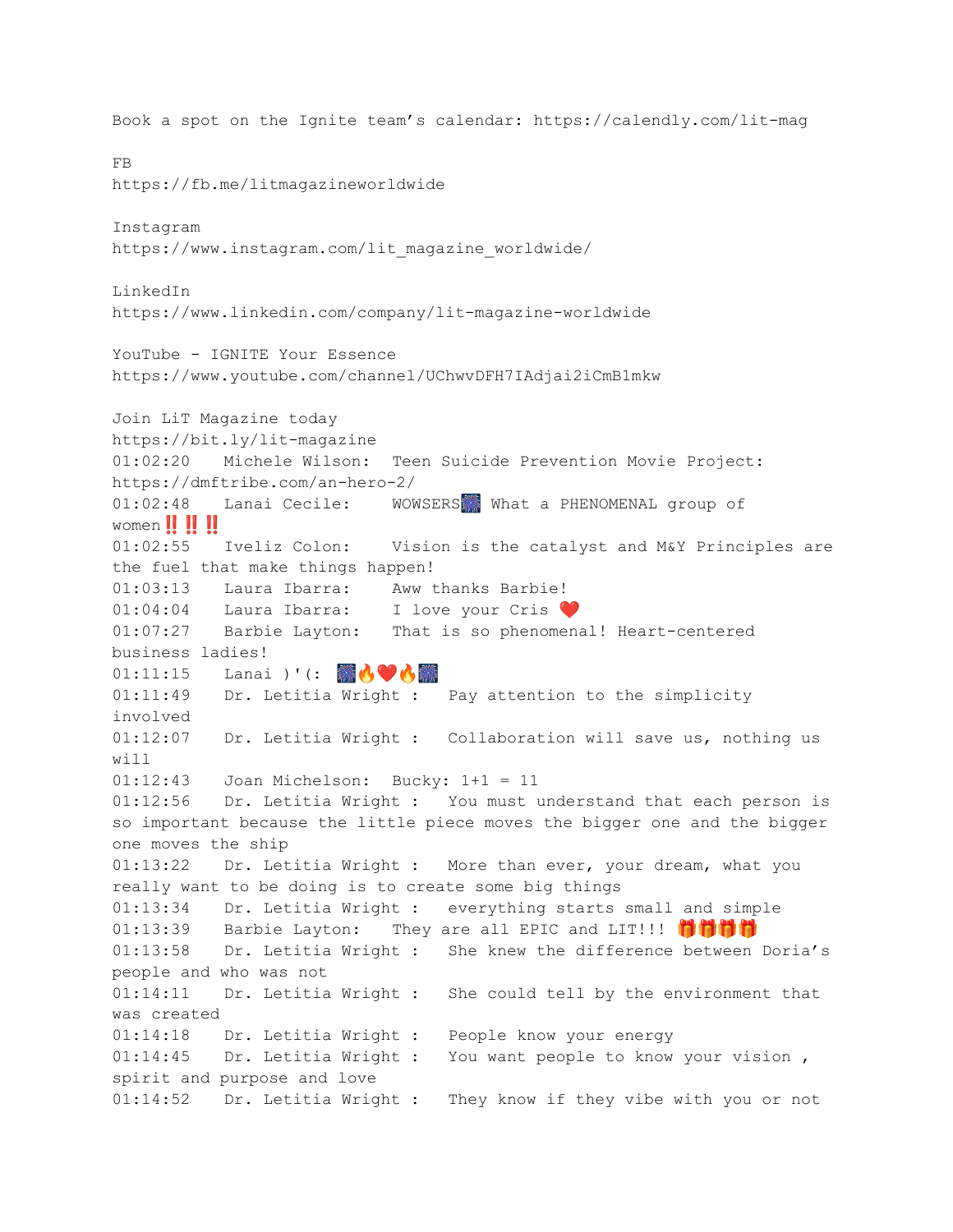01:15:04 Iveliz Colon: WWDD — What Would Doria Do 01:15:18 Zeke Rabkin: It's all about LOVE !!!! 01:15:25 Connie Benjamin: https://theloveevent.com/ 01:15:38 Dr. Letitia Wright : all we can do is collab not compete 01:15:53 Dr. Letitia Wright : Who can we collaborate with with? 01:15:53 Joan Michelson: Co-opetition 01:16:04 Dr. Letitia Wright : The conversation today is simple and profound 01:16:43 Dr. Letitia Wright : She committed to moderate for 100 days in Clubhouse and she let Doria know she was studying her 01:16:57 Dr. Letitia Wright : it's a lot of mastery when something looks simple 01:17:48 Dr. Letitia Wright : She wanted to work with Shmeko, she wanted it to mean something bigger 01:18:35 Dr. Letitia Wright : Having a systems person creates a great partnership, they did not talk a lot about structure 01:18:43 Dr. Letitia Wright : it's key in building the team 01:19:04 Dr. Letitia Wright : She had the trust her- When she went to money and you , it really bloomed 01:20:51 Joan Michelson: Here's a tribute to Bill https://electricladiespodcast.com/2018/08/26/a-tribute-bill-galt-pioneer-o f-the-health-food-industry-and-a-close-friend-mentor-and-colleague-dies-at -89/ 01:20:57 Francois Hewing: Show Description: Why does Ignite exist? IGNITE wants to Inspire viewers into action by seeing that life is magical and full of wonder and still find solutions in life and business by helping people, the planet, and all sentient beings. What will you get from IGNITE? Content with a touch of Experiential, Inspirational, and Educational. Meaningful success stories, extraordinary places, incredible food, and innovative products & services. Show Host: Michelle is Co-Founder of LIT (Leaders In Transformation) Magazine Worldwide, Co-Founder and Host of IGNITE Your Essence TV Talk Show, and CEO of Inner World INC. To connect with Ignite Your Essence: ignite.your.essence.tv@gmail.com Connect on ON Social Ignite Your Essence: Facebook: https://twitter.com/EssenceIgnite Instagram: https://www.instagram.com/ignite.ye.tv/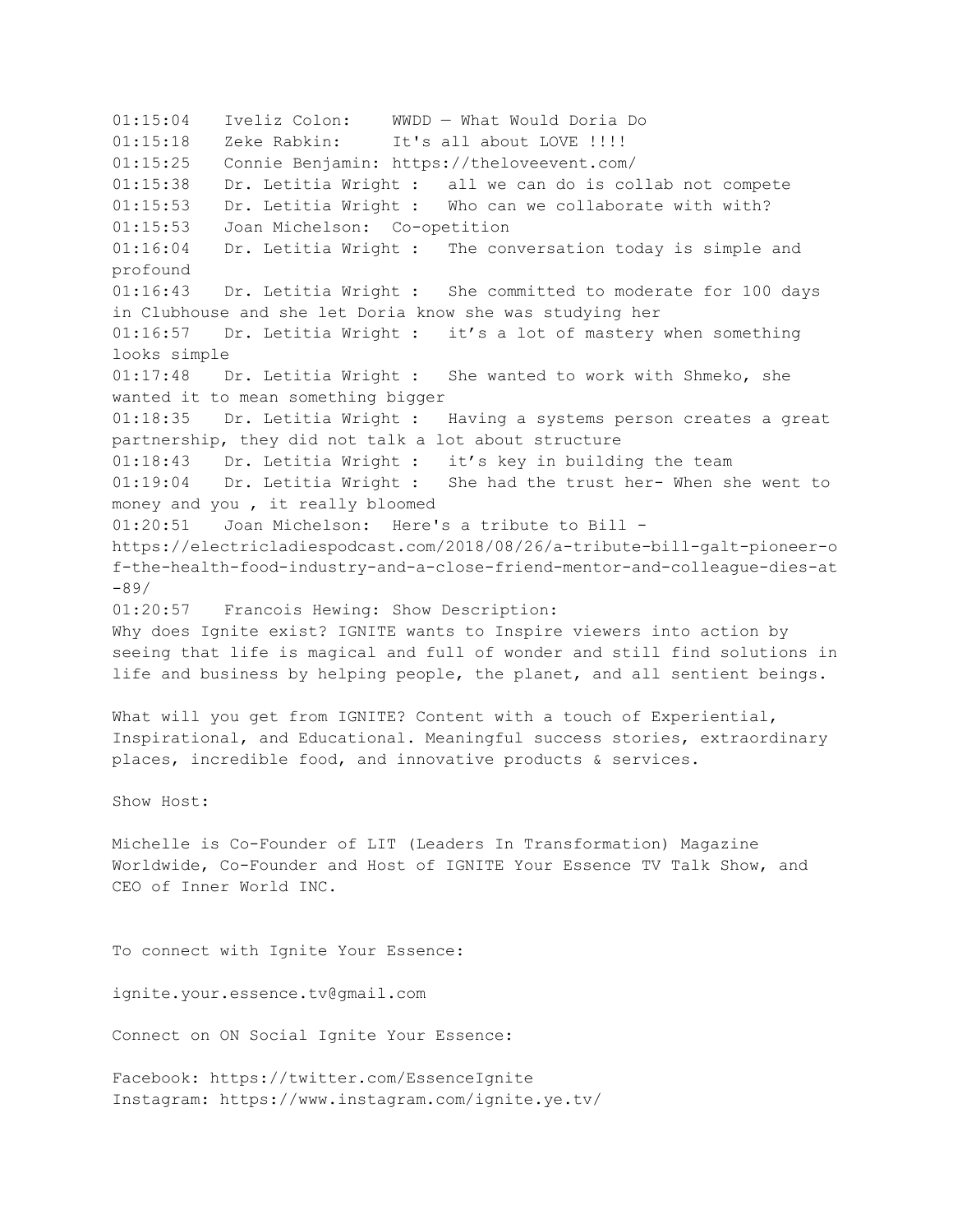Twitter: https://twitter.com/EssenceIgnite

Subscribe To YouTube Channel: YouTube:https://www.youtube.com/channel/UChwvDFH7IAdjai2iCmB1mkw 01:21:18 Joan Michelson: Here's a tribute to Bill https://electricladiespodcast.com/2018/08/26/a-tribute-bill-galt-pioneer-o f-the-health-food-industry-and-a-close-friend-mentor-and-colleague-dies-at -89/ 01:21:19 Lanai )'(: That is so BEAUTIFUL<sup>9</sup> 01:22:06 Barbie Layton: Their tea was the best on the planet! The carrot muffins as well…. So beautiful that you created that! 01:22:32 Allan's iPhone: ♥♥♥♥♥♥♥♥♥♥♥ 01:22:53 Tuula Shivalingam: Beautiful energy all around, thank you for the healthy food!  $01:22:58$  Lanai )'(: Brilliant 01:24:03 lisa Galt jones: Please forgive me, I just came back...had to step away (in the middle of helping a maintenance man...so sorry) 01:24:24 Dr. Letitia Wright : Dr. Letitia Wright, - Digital TV Producer- Wright Place TV Channel on Roku, Apple TV and Amazon Fire tv you can get your own channel - www.wrightplacestudios.com I also work not the adopt a homeless (without taking them home ) program at www.adopt-a-homeless-person.org any gift is good 01:24:37 lisa Galt jones: Yes, yes, yes...I really want to do a recipe book !! 01:24:55 Barbie Layton: They're amaaazing! 01:25:38 Dr. Letitia Wright : Secret sauce for graphics- Laura 01:25:51 lisa Galt jones: I will have to watch the recording to see what I missed.... Thank you so much for acknowledging my Dad  $\bullet$ 01:25:59 Francois Hewing: Bill started the Good Earth out of a kiosk in n Reno. He changed the eating habits of the world to be more healthy. Go after your dreams and make then happen think BIG!!! 01:25:59 Paul Schumann debt specialist: if anyone has a great story about how you got out of a tough debt problem please let me know and maybe i can add it to my book. www.linkedin.com/in/paulschumann paul@wisewealthchoices.com 01:26:11 Connie Benjamin: Connect with Doria Clubhouse @DoriaCordova Also, Follow in Clubhouse the Money & You Club – and get an invitation into Clubhouse's Fridays With Doria event! https://www.facebook.com/DCCordova https://www.linkedin.com/in/dccordova/ https://www.instagram.com/damedccordova/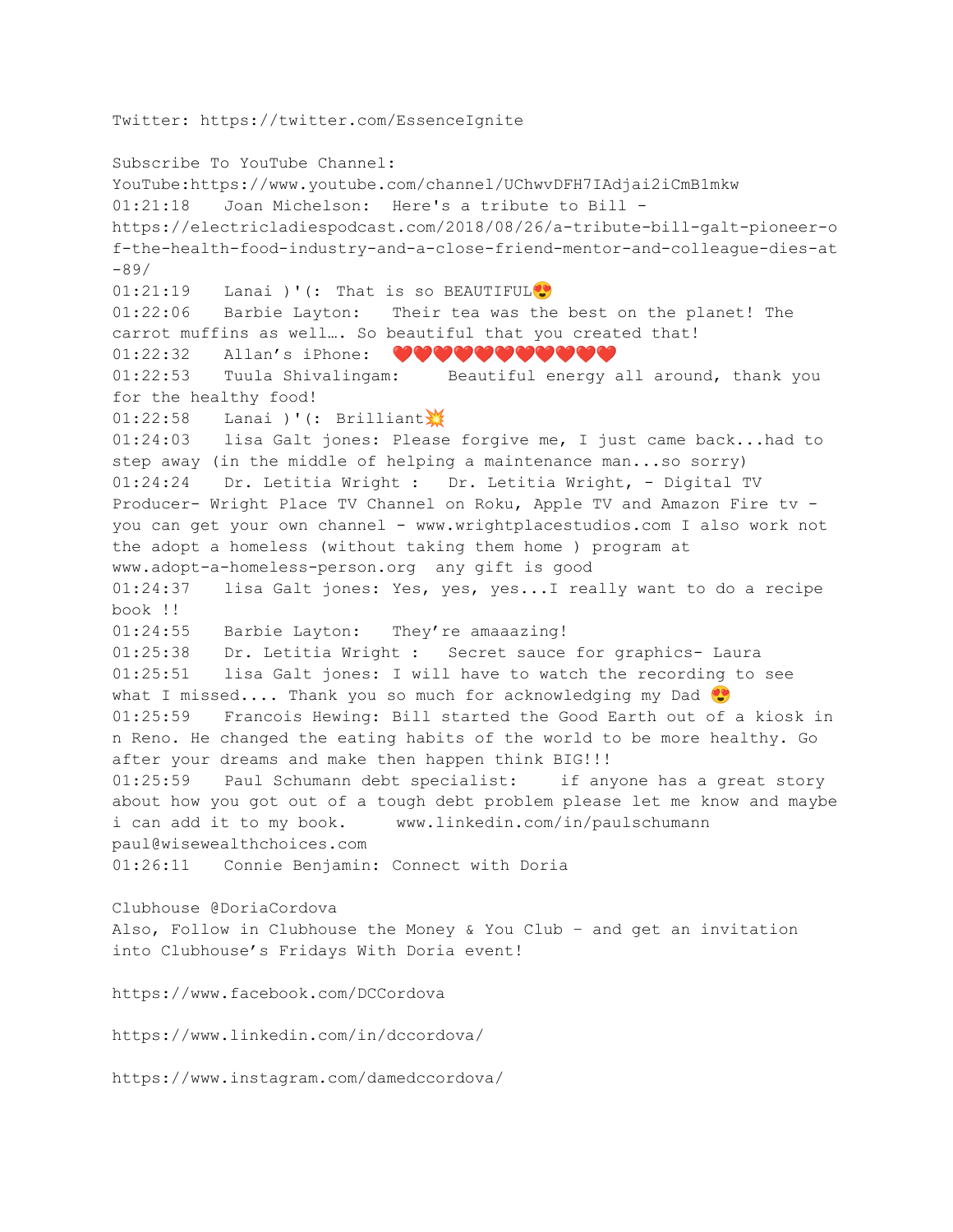https://twitter.com/dccordova

```
https://www.facebook.com/moneyandyou
```

```
https://www.youtube.com/user/MoneyAndYouEducation
01:26:57 Joan Michelson: Here's the tribute to Bill Galt -
https://electricladiespodcast.com/2018/08/26/a-tribute-bill-galt-pioneer-o
f-the-health-food-industry-and-a-close-friend-mentor-and-colleague-dies-at
-89/
01:27:11 Dr. Letitia Wright : She asks what the intentions are
01:27:20 Paul Schumann debt specialist: Anyone have a tough debt
issue please let me know and i will give you ideas to help solve it.
www.linkedin.com/in/paulschumann
paul@wisewealthchoices.com
01:27:51 Connie Benjamin: Join LiT Magazine today
https://bit.ly/lit-magazine
01:28:17 Dr. Letitia Wright : One of the secrets of LIT logo,
includes the idea of processing and leverage
01:28:21 Dr. Letitia Wright : procession
01:28:59 Dr. Letitia Wright : think about how people will receive
your message
01:29:04 Iveliz Colon: Laura communicates and expresses Heart to
Heart
01:29:10 Dr. Letitia Wright : think about message before color
01:29:59 Barbie Layton: Ava... \bigcirc \bigcirc \bigcirc \bigcirc you're amazing!
01:30:00 Connie Benjamin: FB
https://fb.me/litmagazineworldwide
Instagram
https://www.instagram.com/lit_magazine_worldwide/
LinkedIn
https://www.linkedin.com/company/lit-magazine-worldwide
YouTube - IGNITE Your Essence
https://www.youtube.com/channel/UChwvDFH7IAdjai2iCmB1mkw
01:31:12 Connie Benjamin: Website:
https://www.litmagazineworldwide.com/
01:32:42 Baylan Megino: Congratulations, Everyone! I have to leave
for tonight. Blessings for a wonderful week!
01:33:24 Connie Benjamin: I agree it is so important to build a team -
I am so grateful to have partnered with Dame Marcia Martin, who is Doria's
mentor. Her work has changed my life https://www.marciamartinclub.com/
01:33:49 Tom Chesser: I have to leave you for now to go to another
event for one of my clients Landed For Success , enjoyed connecting with
you
```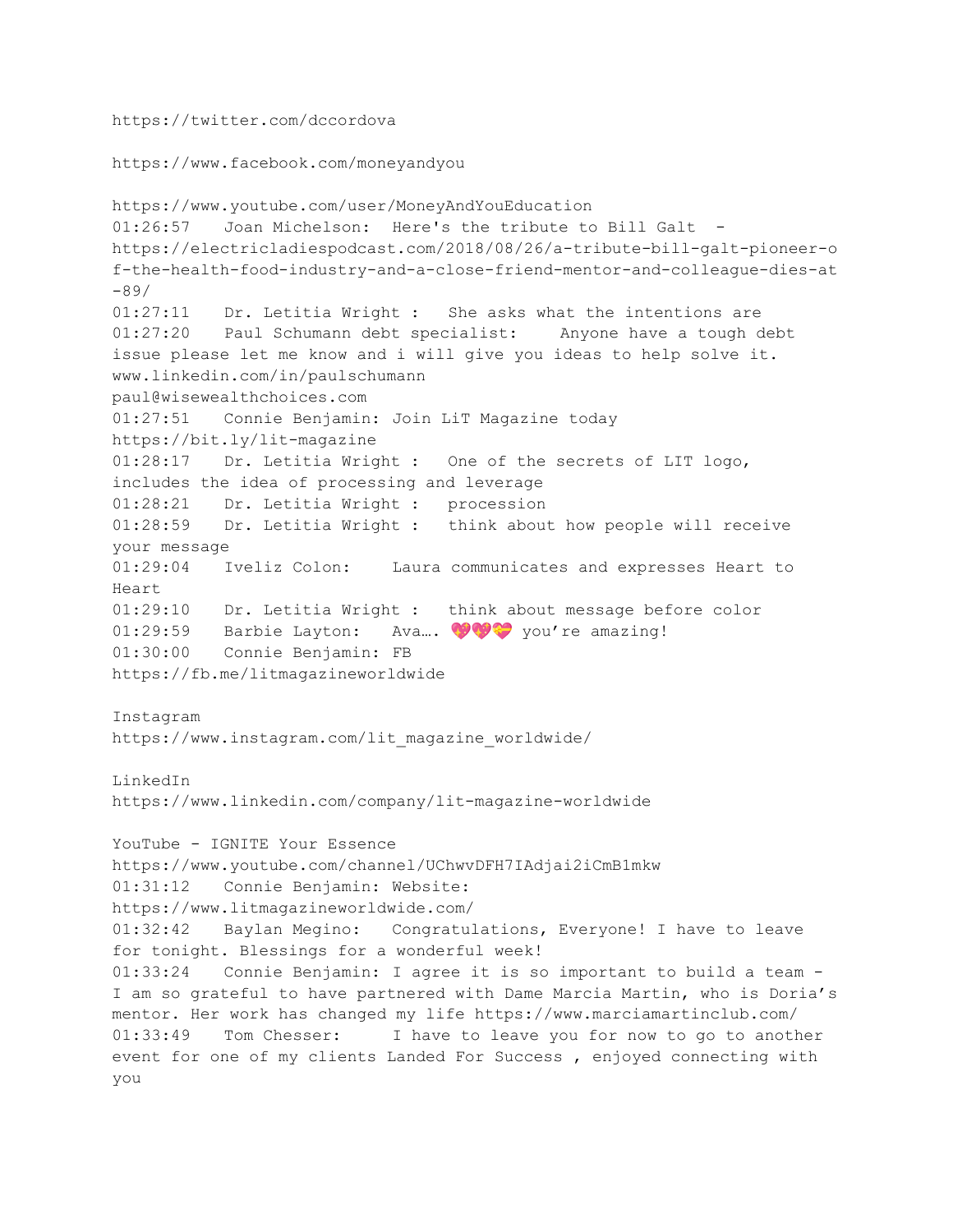01:34:33 Francois Hewing: I would like to give completely free to anyone who wants to learn to build personal credit and business credit. Completely free to help you restore your credit www.7figures.app/freecredit 01:34:55 Barbie Layton: Speed of grace....yyyyyyeeeesss! 01:35:06 Francois Hewing: Live at the speed of grace and the right people appear. 01:35:09 Iveliz Colon: At the Speed of Grace 01:37:05 Barbie Layton: So glad you didn't give up before the miracle! Love you, Ava! 01:37:22 lisa Galt jones: Thank you dear Doria!! for bringing together all of these amazing human beings... this is my first time coming here and hope to be here next Friday too. Love is the Answer. Thank you for your remi der <sup>1</sup> Thanks for 01:37:40 lisa Galt jones: Reminder!! 01:38:36 gaynorbranton: So many inspiring people; don't come together by chance, and there is no limit to what they can achieve. Thank you for letting me join. 01:39:10 Laura Ibarra: www.milanote.com 01:39:11 lisa Galt jones: Being a Great Listener and Always lead with your Heart. 01:39:14 Barbie Layton: follow your intuition and say yes to the universe! VVV 01:39:39 Dan Monahan: What did you want us to post Doria? 01:39:47 Barbie Layton: Congrats Dr. Letitia!  $\bigoplus$ 01:39:56 Iveliz Colon: The Distinction between Perfection and Excellence! It has been transformational for me, Thank You Dame Doria. 01:40:01 Connie Benjamin: Support this beautiful project to empower the Homeless that is being led by Dr. Letitia Wright (Crowdfunding expert) http://www.adoptahomeless.org - please connect with her for this loving project - http://www.wrightplacetv.com 909 235 9744 drletitia@wrightplacetv.com 01:40:02 Joan Michelson: Congrats @Letitia! 01:40:40 Joan Michelson: @Letitia - How do you make income from TikTok? 01:41:37 Connie Benjamin: Support this beautiful project to empower the Homeless that is being led by Dr. Letitia Wright (Crowdfunding expert) http://www.adoptahomeless.org - please connect with her for this loving project - http://www.wrightplacetv.com 909 235 9744 drletitia@wrightplacetv.com 01:41:51 Francois Hewing: Being organized has helped me tremendously and my tool to keep me organized beyond technology has been my covey. I am tech savvy but love to be able to flip through pages and see what I have planned and writing down my goals and schedule helps hit it home in my mind and it's at my finger tips. 01:42:06 Jasmine Carey: 40% of the homeless population is under 18 :(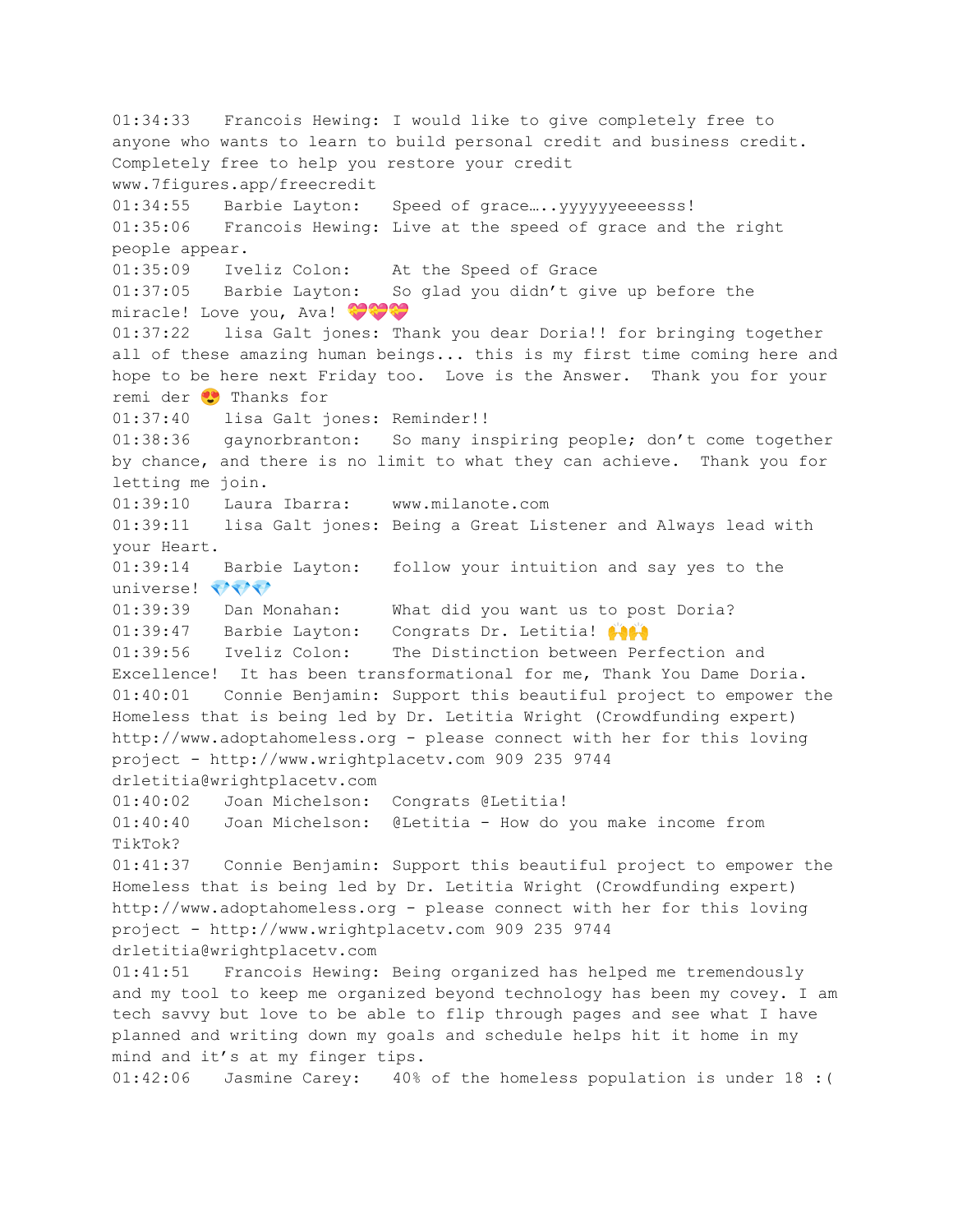01:42:47 Joan Michelson: I did news stories on rescuing kids from the gangs who joined the gangs to have a "family" when their family was so awful 01:44:25 Barbie Layton: That's so powerful... 01:45:29 Dr.h.c. Azeeza Jalaludeen GoGLOBAL: Awesome inspiration dear ones.. Congratulations! 01:48:54 Connie Benjamin: Support this beautiful project to empower the Homeless that is being led by Dr. Letitia Wright (Crowdfunding expert) http://www.adoptahomeless.org - please connect with her for this loving project - http://www.wrightplacetv.com 909 235 9744 drletitia@wrightplacetv.com 01:48:56 Lanai )'(: I Love You, Dr. Letitia❤️ That is such a compassionate and inspiring story 01:51:06 Joan Michelson: @Letitia - Are you working with Skid Row Development Corp and Transition House (T-House)? I was on their board for about 7 years many years ago. It's a vertically integrated business for those without homes. A place to live, maintaining the grounds and facility, and a business that they work in and SRO housing we bought for those who can move to independent housing 01:51:09 Lanai )'(: Truth. Speak. It. 01:51:39 Connie Benjamin: Christ is amazing! 01:51:58 Maria Simone- ZenMoose Capital: Christ is amazing …and so is Chris! :) 01:51:58 Dr.h.c. Azeeza Jalaludeen GoGLOBAL: Connie is amazing, she is so effective in everything she does.. 01:52:07 Maria Simone- ZenMoose Capital: And Connie too!! xo 01:52:39 Connie Benjamin: Next Fridays With Doria: HO'OPONOPONO PRAYER BY ZOOM & CLUBHOUSE get link at: https://FridaysWithDoria.com - 9 am California next Friday to include our East Coast - European / African friends / network! 01:53:06 Ashton Laurent: BTW, when my father was alive, I used to keep an eye on him from NY to FL with a camera from ADP. It was a bit relief to be able to know he was o.k. 01:53:52 lisa Galt jones: God bless your sweet Mother! Wow. 96. so amazing. May she Live Long and Strong!! 01:54:01 Connie Benjamin: Next Fridays With Doria: HO'OPONOPONO PRAYER BY ZOOM & CLUBHOUSE get link at: https://FridaysWithDoria.com - 9 am California next Friday to include our East Coast - European / African friends / network! 01:54:29 Connie Benjamin: https://adammarkel.com/ 01:54:31 Paul Schumann debt specialist: adam is a great person 01:55:02 Maria Simone- ZenMoose Capital: We just finished the pilot for our new charity makeover TV show Operation: Impact. I'm looking forward to spotlighting more charities in upcoming episodes!! 01:56:47 Connie Benjamin: Access To Cash: The New Definition of Wealth… And It's Not What You Think It Is - is now available for only \$1.97 USD for a limited time!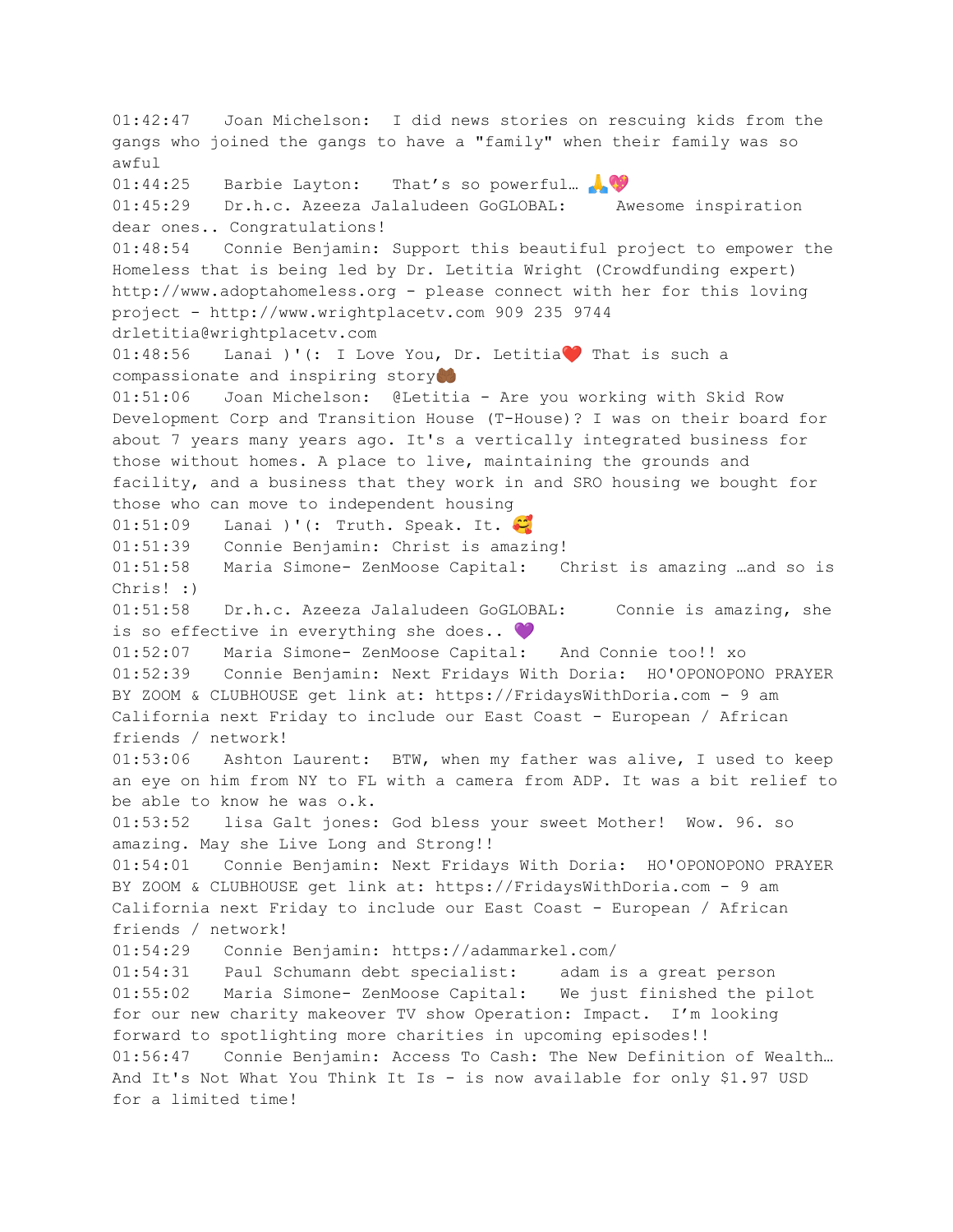Go to www.AccessToCashBook.com for the Amazon link and to read about the Bonus Gift: Chapter 2 of the Money-Making Systems Manual – 20-Page Personal Productivity System 01:56:53 Wong Liang Fong: Thank you Doria From Singapore 01:57:02 Connie Benjamin: A gift to support you in building your Economic Engine at https://moneyandyou.com - Excellerated Business Success Model - how to create, build and grow a socially-responsible organization. Experiential Exercise https://fridayswithdoria.com/recovery-magical-exercises/ Do the Recovery Magical Exercises to support you in clearing multi-generational financial decisions that have been activated during the pandemic or in life... These exercises have been done by some of the financial masters / experts / best selling authors that you see everywhere... 01:57:12 Connie Benjamin: https://www.leverageto.cash – only \$67. In this easy-to-follow Online Course, you will learn distinctions for leveraging your time, money, resources, networks… your energy! Doria shares distinctions to be more productive which will support you in staying focused on more income-generating activities. You will learn how to separate out the activities you are doing that generate CASH and focus on them. Finally, you will learn the ultimate lesson in LEVERAGE which is to move your business past yourself. 01:57:13 Paul Valach - pmvproductions.com: Safe weekend to all and remember Dr. Martin Luther King on Monday.. peace out 01:57:23 Laura Ibarra: https://www.youtube.com/watch?v=0yBxlLrnKMo&t=699s 01:57:25 Connie Benjamin: https://MoneyandYou.com will be back live in San Diego again: April 6 - 9 Doria has an awesome Affiliate program – another Income Generating Activity or to create being in the event, please contact her: info@moneyandyou.com or text her office: 1 619 224 8880 - thank YOU. Would love you there! Always looking for JV partners to collaborate -- to support us all in expanding our global markets. 01:57:42 Laura Ibarra: Here is IGNITE YOUR ESSENCE with Dame Doria

https://www.youtube.com/watch?v=0yBxlLrnKMo&t=699s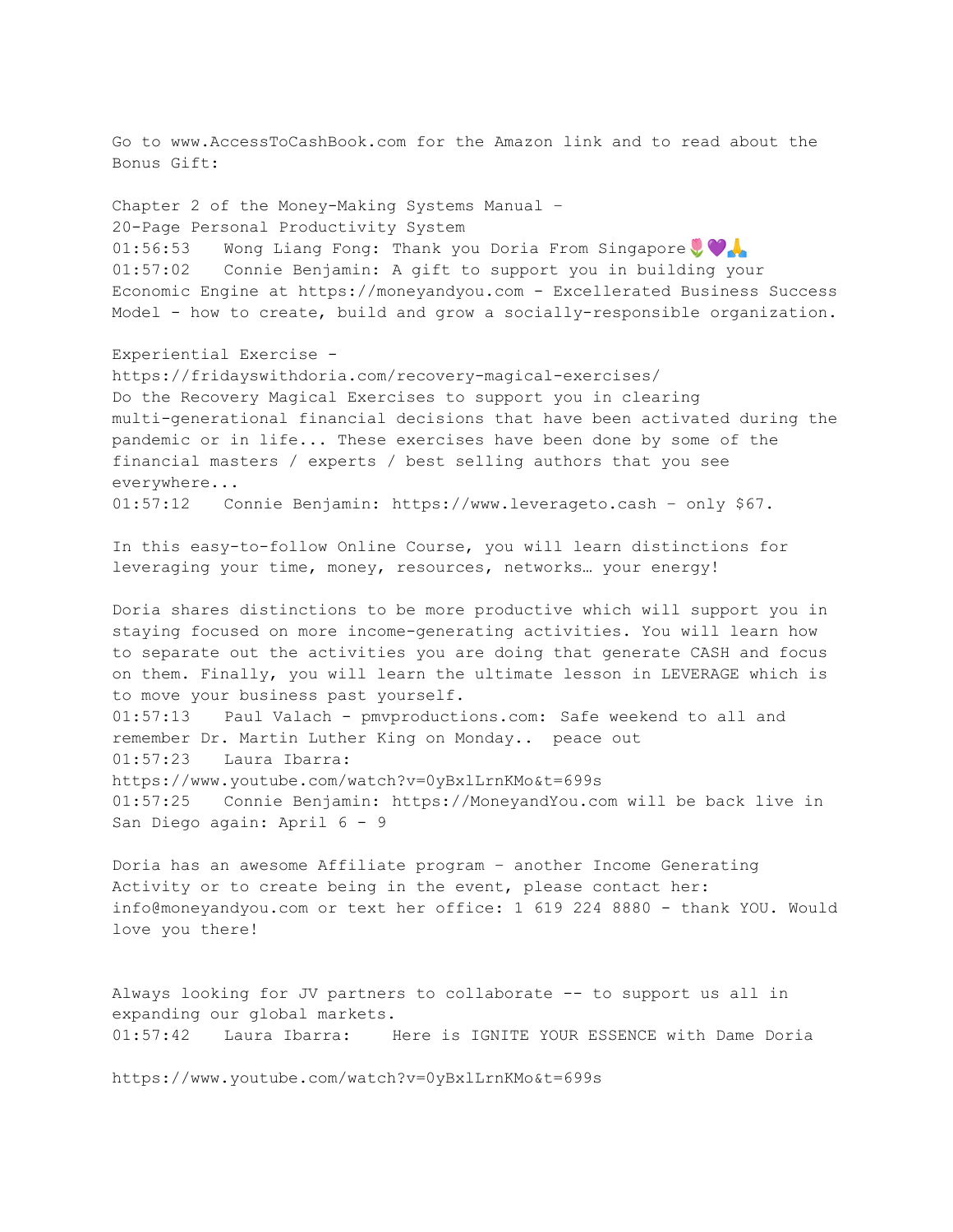01:58:07 Connie Benjamin: Do you love LIGHT HEALING? Do you love HEALTH?

https://LifeWave.com/ChrisMentzel

Doria highly recommends the Nanotechnology - Stem Cells - Light-based Patches for Health, Vitality and Youthfulness - she has been using since the beginning of the Covid Pandemic to keep her immune system strong

Do you love PROSPERITY? Business Opportunity for powerful, influential networkers who are looking for ULTIMATE LEVERAGE while bringing Light Wealth Health to the world... If you are not interested, who do you know? You can benefit tremendously from the introduction..

This 4-minute video shows the success of relieving pain on horses and animals https://www.youtube.com/watch?v=BJ8EA0fANl0 If you know horse owners, pass the word! 01:58:20 Connie Benjamin: DISC Profile system. Our Business School Instructor, Carol Dysart, has this wonderful gift for you: https://globalsparks.com/moneyandyou/freedisc

Legal Shield is a great service to have to ask for quick legal support and forms as part of the low price membership fee: global888enterprises.wearelegalshield.com - this doesn't replace the need for great legal support.

https://TopTalentJV.com/ Three 1/2 days of Masterminding with experts / masters / professionals / entrepreneurs -- YOU! Awesome environment to create business relationships - Joint Ventures - March 7 - 9 (8 am - 2 pm PST).

01:58:45 Connie Benjamin: Access To Cash: The New Definition of Wealth… And It's Not What You Think It Is - is now available for only \$1.97 USD for a limited time!

Go to www.AccessToCashBook.com for the Amazon link and to read about the Bonus Gift:

Chapter 2 of the Money-Making Systems Manual – 20-Page Personal Productivity System 02:02:21 Barbie Layton: Shmiko you are a powerful beacon of light!!!  $\boldsymbol{A} \otimes \boldsymbol{A} \otimes \boldsymbol{B}$ 02:02:28 Joan Michelson: Here's a process for finding new goals for 2022 that serves you in this moment - and includes one of Doria's favorite tools of "leverage":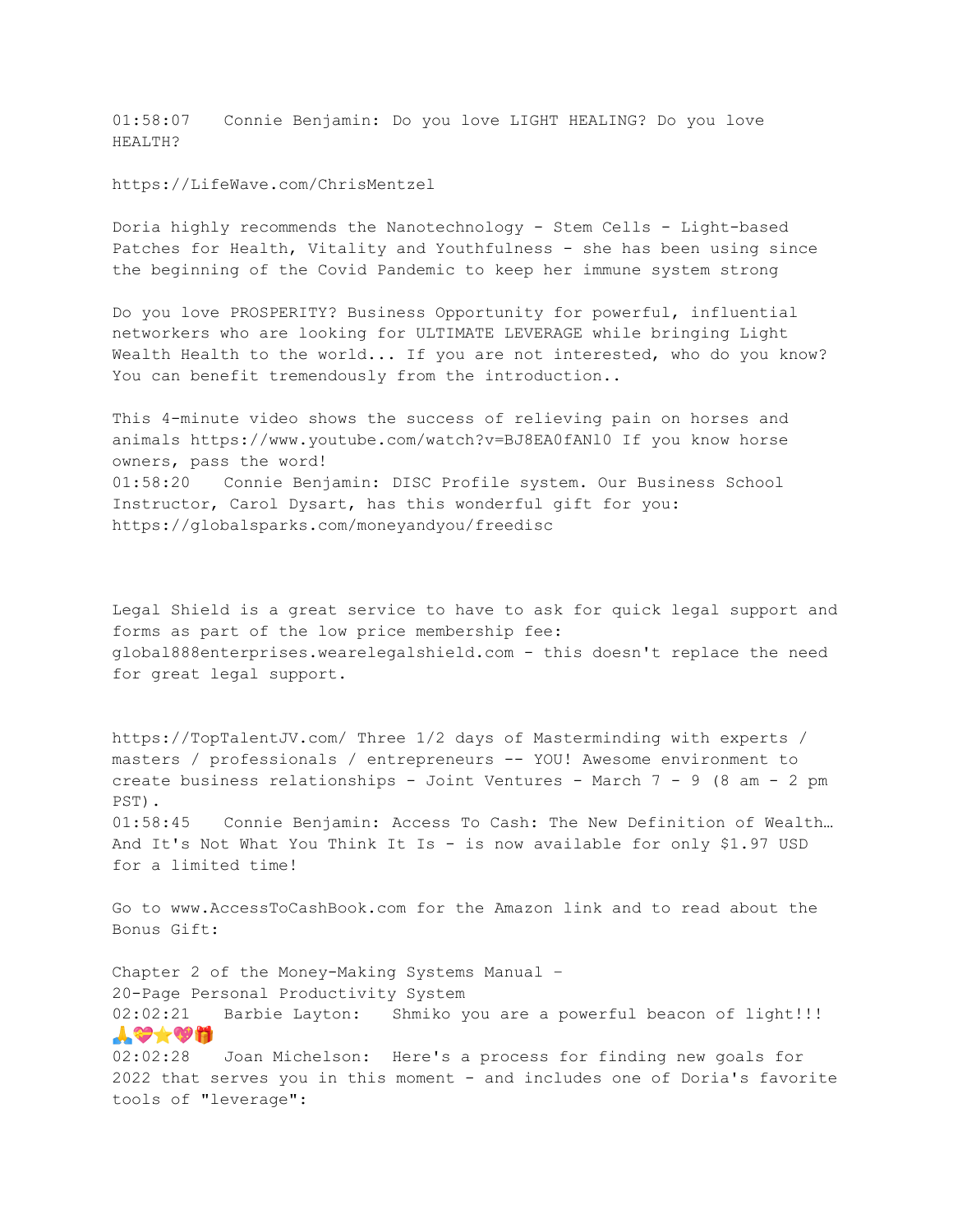https://www.forbes.com/sites/joanmichelson2/2022/01/14/setting-goals-thatcelebrate-leverage-and-stretch/?sh=3d1f358bae22 02:02:52 Dr.h.c. Azeeza Jalaludeen GoGLOBAL: Saw you all come together! So wonderful to see this inspired teamwork.. love it! Love you all.. 02:03:21 Dan Monahan: https://thinkandgrowrichmastermind.club Here is another resource that most of you prrobably dont; have 02:03:37 Dan Monahan: I appreciate all you amazing human being that are here tonight 02:03:53 Connie Benjamin: Connect with the Ignite team Website: https://www.litmagazineworldwide.com/ Email: info@litmagazineworldwide.com Book a spot on the Ignite team's calendar: https://calendly.com/lit-mag FB https://fb.me/litmagazineworldwide Instagram https://www.instagram.com/lit magazine worldwide/ LinkedIn https://www.linkedin.com/company/lit-magazine-worldwide YouTube - IGNITE Your Essence https://www.youtube.com/channel/UChwvDFH7IAdjai2iCmB1mkw Join LiT Magazine today https://bit.ly/lit-magazine 02:04:21 Barbie Layton: That's amazing how you followed your guidance, Laura.... AAA♥♥♥ 02:04:32 Tuula Shivalingam: Shmiko you are amazing 02:05:17 Iveliz Colon: The Prayer of St Francis. Make me a channel of your peace! 02:05:21 Barbie Layton: Heart centered service is the new paradigm Shift! \*\*\*\*\*\*\*\*\* 02:05:54 Barbie Layton: 0000666 02:06:19 Tanique: love the Ignite Team. they are so heart centred **868** 02:06:24 Iveliz Colon: That's your heart Laura, and it is a beautiful one. Thank you for gracing our team and the world. 02:06:24 Lanai )'(: So lovely and heartfelt, Laura $\ddot{\mathbf{c}}$ 02:06:35 Shmiko Cole: We encourage you to subscribe as we are supporting our communities that need it most.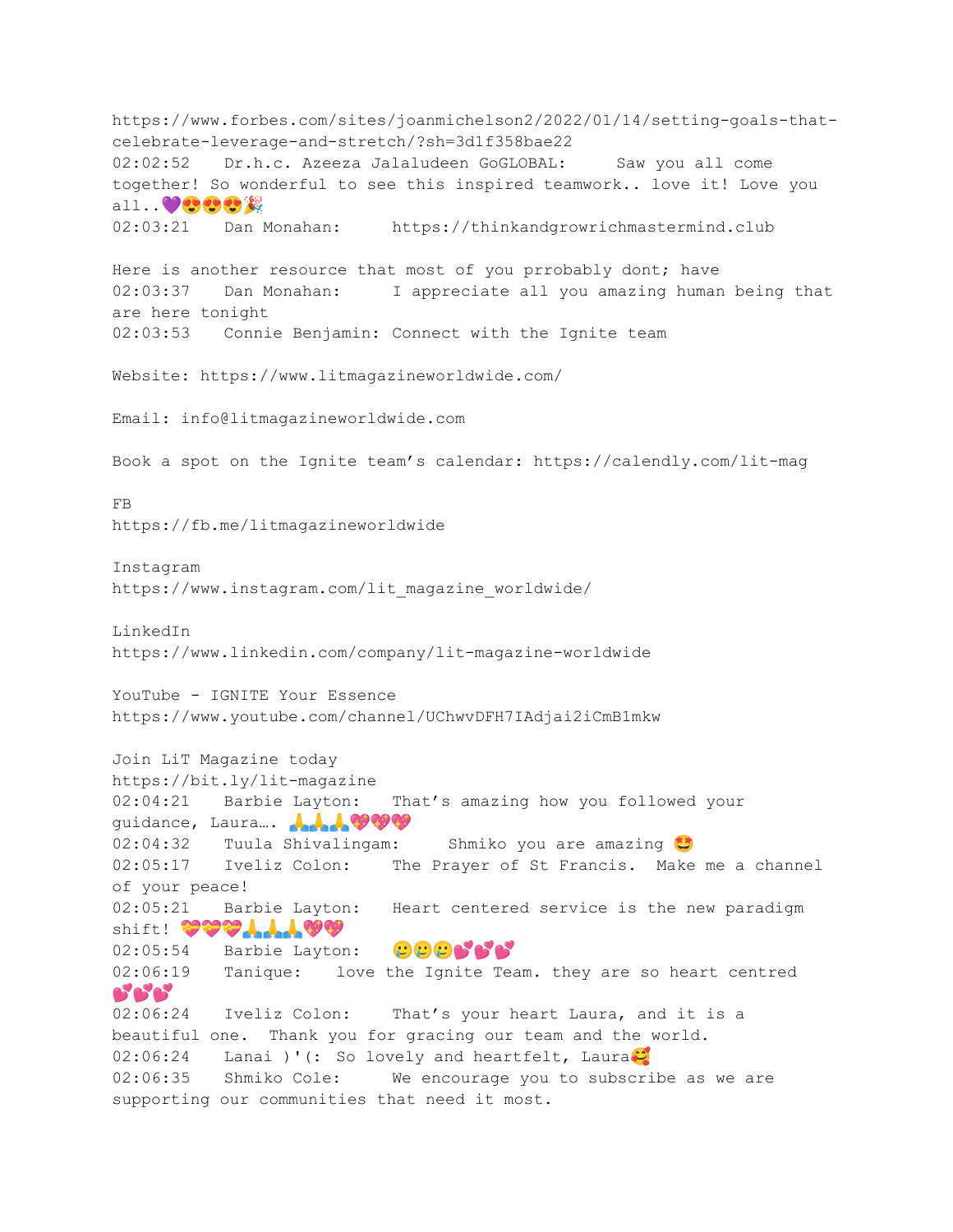02:06:38 Jasmine Carey: May I find the helpers and may I be a helper 02:06:47 Shmiko Cole: Join LiT Magazine today https://bit.ly/lit-magazine 02:07:06 trinanewby: Laura, you have such a beautiful spirit and your design of Lit Magazine is absolutely incredible! 02:07:58 Carole Hodges: Beautiful Heart Centered tears.... Powerful! Sending love - I have to leave for another event.  $\bullet\bullet$ 02:08:08 Yuji Shimada JPN:Thank you very much today.I have to leave now.See you in two weeks! 02:09:16 Joan Michelson: One of the guests on my podcast said to consider if you have outgrown your dream and can do more now than that dream - or in a different direction. And I wrote about when you do that, to also consider how the world (and maybe your industry) has changed, opening opportunities for you: https://www.forbes.com/sites/joanmichelson2/2022/01/14/setting-goals-thatcelebrate-leverage-and-stretch/?sh=3d1f358bae22 02:09:28 Adriana S.: I also promote Lifewave. It's awesome! My website is www.Lifewave.com/LetTheLightIn Check it out. 02:09:43 Jasmine Carey: Stone Soup! 02:10:21 Dr. Letitia Wright : Stone soup is one of my favorite stories 02:10:26 Lynnea Hagen, MS. CDC.,coach for female dreamers: So happy to be here! I help create powerful, purpose-fueled business plans, and help grow leaders who inspire teams, communities and the world. 02:10:29 Laura Ibarra: Thnak you all -- and yes! you are rigth Iveliz the Prayer of St Francis. Make me a channel of your peace 02:10:56 Lanai )'(: I remember the Stone Soup story Brilliant message, energy and vibe, Michelle...THANK YOU<sup>G</sup> 02:11:08 Barbie Layton: I just signed up for Lit magazine, Shmiko…. Can't wait for the debut! 02:11:21 Shmiko Cole: We appreciate you Jasmine Carey our newest team member so powerful 02:13:13 Dr.h.c. Azeeza Jalaludeen GoGLOBAL: All our Trainers/coaches/consultants here, to connect and serve globally with a clear structure and plan, with our online and offline platform from Singapore. Welcome to apply GoGLOBAL Conscious Leaders Community at www.globalsparks.com/consciousleaders - A project of GoGLOBAL Business School and Global Sparks. 02:13:46 Laura Ibarra: thank you Barbie!!! yay! our first one subscriber -what a treat!! 02:13:58 Dr.h.c. Azeeza Jalaludeen GoGLOBAL: http://www.globalsparks.com/consciousleaders 02:14:08 Connie Benjamin: https://MoneyandYou.com will be back live in San Diego again: April 6 - 9

Doria has an awesome Affiliate program – another Income Generating Activity or to create being in the event, please contact her: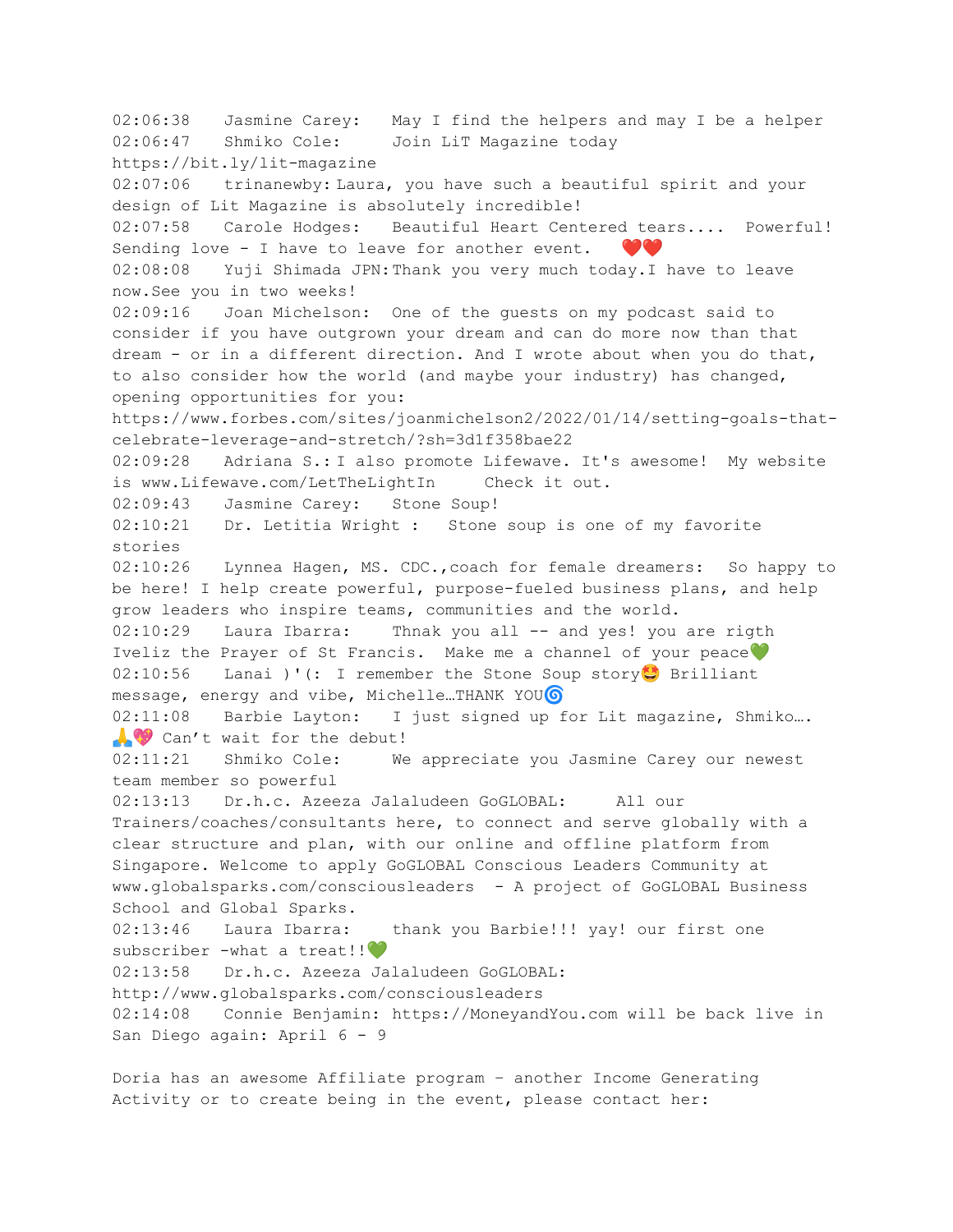info@moneyandyou.com or text her office: 1 619 224 8880 - thank YOU. Would love you there!

Always looking for JV partners to collaborate -- to support us all in expanding our global markets. 02:14:44 Dame Doria (DC) Cordova: GRADS, COME ASSIST AT MONEY & YOU! Connect with us :-) 02:15:22 trinanewby: Really great business tools: Email Marketing Platform: https://Mailerlite.com - CRM/Automation Platform: https://app.PipelinePro.com - Sales CRM https://CapsuleCRM.com 02:15:37 Carol Dysart: As the DISC Master for Money & You I have a huge network and love helping people get their gifts out into the world to make a big difference in the world, I have opportunities for three types of people with more to come next month... So please email me your contact information to Carol@CarolDysart.com if you are 1) a parent of a child 8 to 18 years old OR 2) Are an expert in an area you would like to teach to others and earn money from sharing your expertise! OR 3) if you want to learn more about yourself and want a complimentary DISC profile to help you understand yourself better! Can't wait to meet and see how I can help you! 02:15:42 Connie Benjamin: https://MoneyandYou.com will be back live in San Diego again: April 6 - 9 Doria has an awesome Affiliate program – another Income Generating Activity or to create being in the event, please contact her: info@moneyandyou.com or text her office: 1 619 224 8880 - thank YOU. Would love you there! Always looking for JV partners to collaborate -- to support us all in expanding our global markets. 02:15:56 Dr. Letitia Wright : Anyone Donating for the Homeless oin LiT Magazine today https://paypal.me/drwright1 02:17:58 Jasmine Carey: Michelle Quevedo reminded us not to spend our good health flagrantly like some inherited wealth! 02:18:46 Paul Schumann debt specialist: sorry got to leave love to hear about your stories. maybe it will bein my book. 02:18:55 lisa Galt jones: Even grads from the 70s?? Think I would need to review Money and You... its been a long time!! ;)) 02:20:23 Joan Michelson: We also have more time if we focus on what's important to us :) 02:21:09 Jasmine Carey: "When you entertain any scarcity issues, they bring their playmates." ~ Ava 02:21:11 Tanique: yes saw it....such a great post Dame Doria  $02:21:38$  Tanique: love **S** all the shares from the Lit Mag team.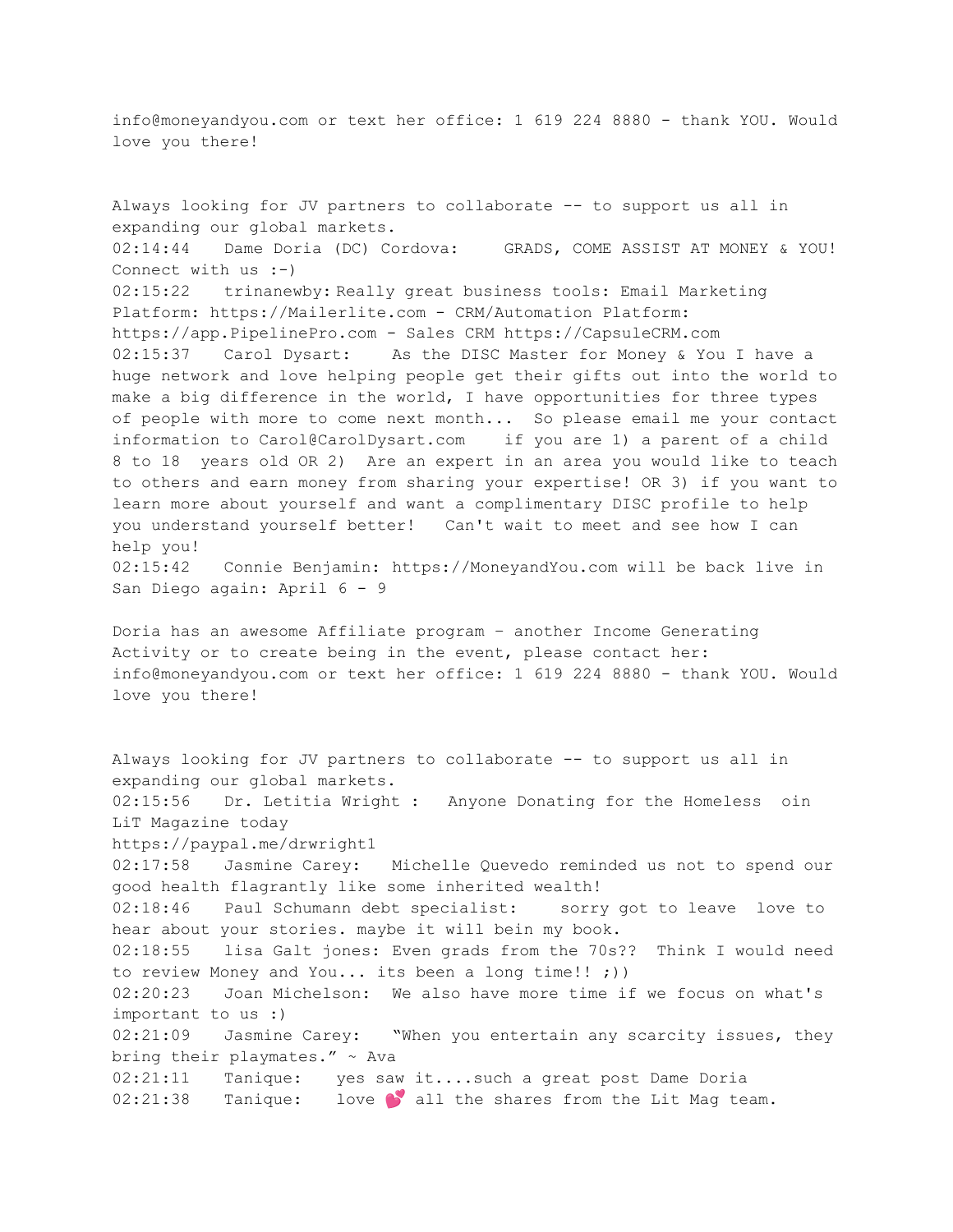02:22:03 Tanique: so happy and proud of the work that you are all doing 02:22:19 Francois Hewing: I enjoyed the zoom!!! This is an amazing group of pronoia people. Let go of scarcity THERE IS MORE THAN ENOUGH. Much Love 02:22:46 Joan Michelson: And Doria's point about LEVERAGE! Your assets are not just your bank account - but it's in your network etc. too 02:24:32 Joan Michelson: Like, I'm not supposed to have scarcity of 02:25:05 lisa Galt jones: scarcity of romantic love... oh boy that hits close to home!! 02:25:11 Dr.h.c. Azeeza Jalaludeen GoGLOBAL: YES<sup>(2)</sup> 02:25:21 Michele Wilson: LiT Magazine -Leaders in Transformation. https://bit.ly/lit-magazine 02:25:34 Dr.h.c. Azeeza Jalaludeen GoGLOBAL: Yes, Meaning making machines.. 02:25:56 Connie Benjamin: Marcia Martin was there at the beginning of Landmark Forum and she took it from inception to millions. She is Doria's mentor and she is incredible! She has an incredible Marcia Martin Club where she shares her seminars for \$10 a month https://www.marciamartinclub.com/ 02:26:40 lisa Galt jones: " I'm gonna repeat it until I turn into light" love that!! 02:27:04 Lanai )'(: You are truly, Truly, TRULY AMAZING DORIA 02:27:24 Connie Benjamin: Connect with Doria Clubhouse @DoriaCordova Also, Follow in Clubhouse the Money & You Club – and get an invitation into Clubhouse's Fridays With Doria event! https://www.facebook.com/DCCordova https://www.linkedin.com/in/dccordova/ https://www.instagram.com/damedccordova/ https://twitter.com/dccordova https://www.facebook.com/moneyandyou https://www.youtube.com/user/MoneyAndYouEducation 02:27:28 Barbie Layton: That's where the trust comes in...  $\bigcirc \bigcirc \bigcirc \bigcirc$ 02:27:34 Iveliz Colon: Dame Doria your ability to remember dates is amazing. 02:27:37 Barbie Layton: Thank you for being vulnerable 02:28:13 Tanique: scarcity to sufficiency to abundance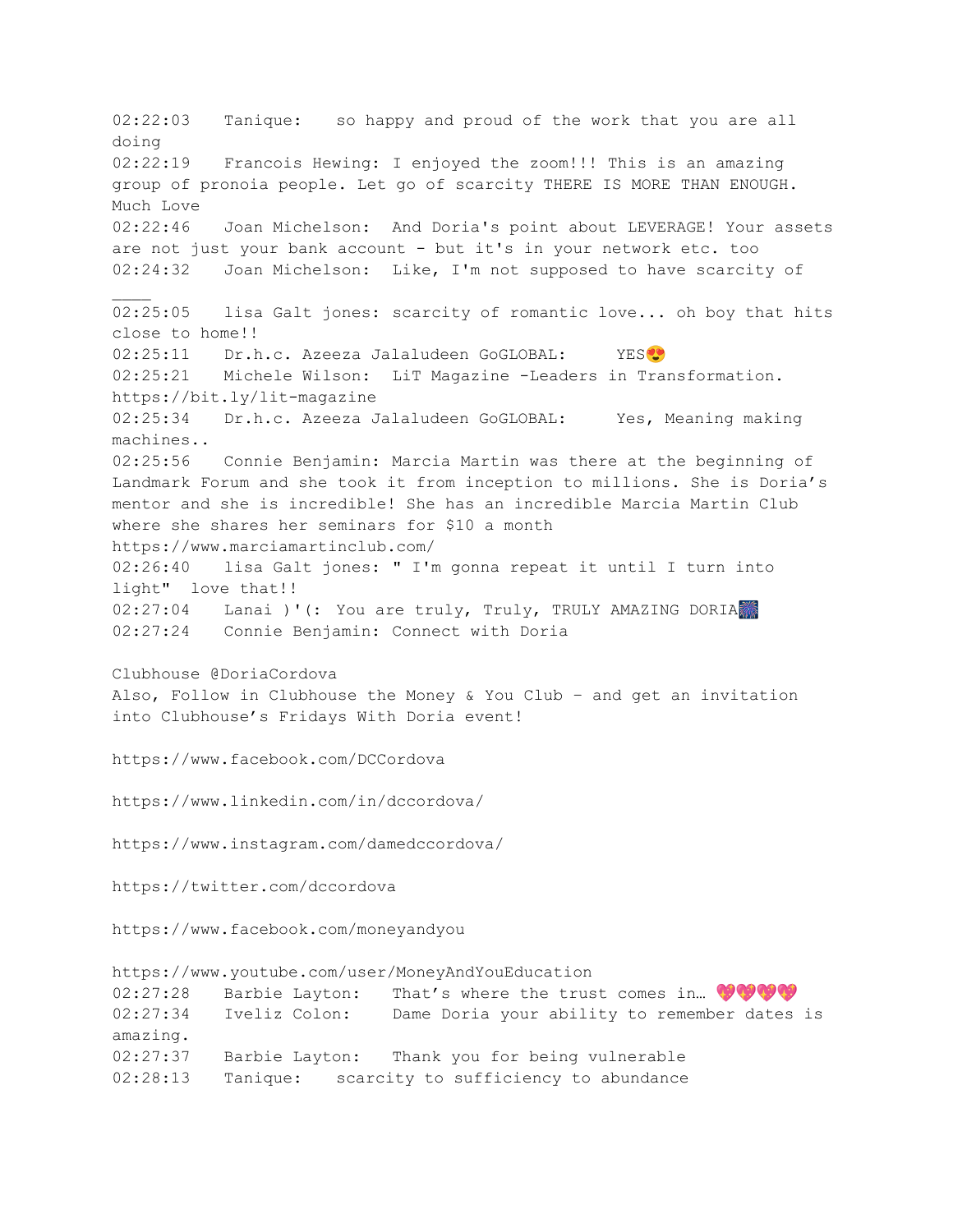02:28:28 Jasmine Carey: Dame Doria… the money version of Abraham Hicks! 02:28:58 lisa Galt jones: Take a stand for LOVE and staying connected no matter WHAT !!! 02:29:32 Jasmine Carey: Mastering Peace leads to being a masterpiece 02:29:34 Connie Benjamin: Dame Marcia Martin is incredible! I am so grateful to have partnered with her. She shares her seminars for only \$10 a month https://www.marciamartinclub.com/ 02:30:13 lisa Galt jones: what is an OG? 02:30:24 Dr.h.c. Azeeza Jalaludeen GoGLOBAL: Loved Marcia's sharing.. met her through Connie, thank YOU, for being in our Conscious Leaders community.. Interview with her on Inspirethon was so phenomenal.. so insightful.. 02:30:31 Connie Benjamin: OG is short for "Old Guy" - great mentors 02:31:04 lisa Galt jones: oh, like GOATS? greatest of all time!! 02:31:13 Connie Benjamin: @Azeeza I loved your interview with Marcia at Inspirthon! What a powerful conversation! 02:31:25 Jasmine Carey: It's a colloquialism for people who were at the beginning of movements of all kinds 02:31:27 Dr. Letitia Wright : ThanK YOU FOR THE GIFT FROM PEOPLE SMART!! 02:31:27 Connie Benjamin: Yes Lisa! The GREATS! 02:32:13 lisa Galt jones: that's a new one for me... OG, also Old gals!! :) 02:32:23 Connie Benjamin: Love that Lisa! 02:32:53 Dr.h.c. Azeeza Jalaludeen GoGLOBAL: Wow, my dearest Dame, I am feeling a powerful shift listening to this. 02:33:01 Dr.h.c. Azeeza Jalaludeen GoGLOBAL: Thank you 02:33:12 Michele Wilson: I am committed to Sufficiency. 02:33:17 Dr.h.c. Azeeza Jalaludeen GoGLOBAL: They still do 02:33:23 Allan's iPhone: ♥♥♥♥♥♥♥<mark>♥</mark>♥<mark>♥</mark>  $02:33:50$  Dr.h.c. Azeeza Jalaludeen GoGLOBAL: Give good meaning..  $02:34:02$  Shmiko Cole: 02:34:19 gaynorbranton: Thank you Doria, love the way you simplify difficult concepts. The power of the mind is boundless. 02:34:24 lisa Galt jones: the weirdest thing is being the same age as "Older people" 02:34:43 Allan's iPhone: The speed of grace. 02:35:14 Michele Wilson: Moving at the Speed of Grace. 02:35:22 Jasmine Carey: "There will come a time when we will naturally begin to move at the speed of grace…" 02:36:10 Joan Michelson: I had great healing with my mom before she left the planet too, and it was magical xxoo 02:36:41 Jasmine Carey: Recognize your Achilles heel 02:37:27 Pat Porter: Let us not forget our humanness1 02:37:30 Lanai )'(: Incredibly powerful words, wisdom and energy, Doria…the tears are flowing…such a lovely release…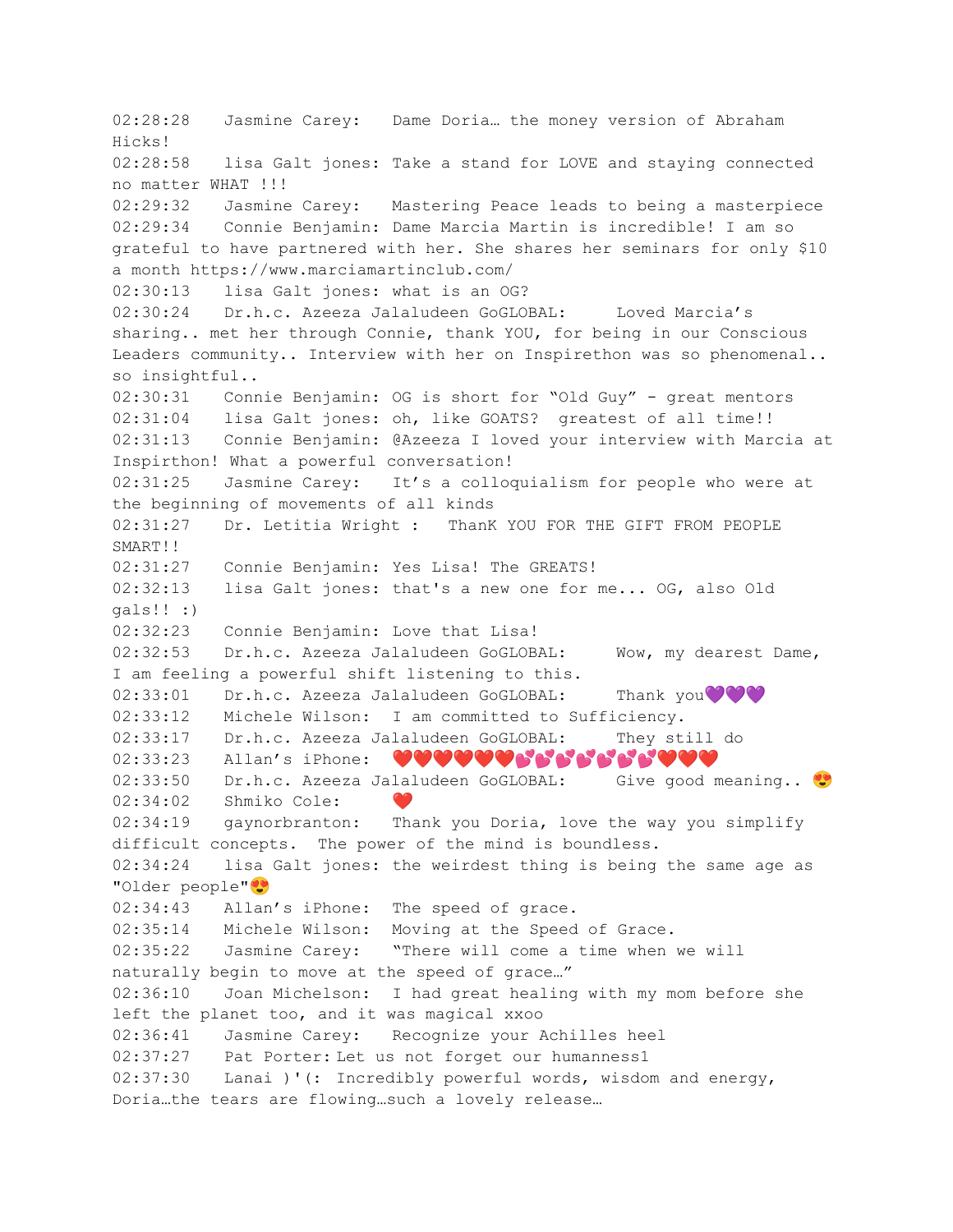02:37:34 lisa Galt jones: Don't worry, You will never be "without her"... my Dad is still here, as always. 02:37:45 Barbie Layton: Jealousy from others and fear of rejection…. 02:37:55 Pat Porter: self doubt 02:37:59 Dr. Letitia Wright : Scarcity of TIME is hard for me 02:38:00 Lynnea Hagen, MS. CDC.,coach for female dreamers: scarcity of money 02:38:04 Tanique: my emotions about scarcity 02:38:05 Ashton Laurent: Love never dies. Your mother will always be with you. 02:38:08 Dr. Letitia Wright : I am feel like I always out of time 02:38:15 lisa Galt jones: Clean my room, make my bed. 02:38:20 Michele Wilson: Scarcity 02:38:22 Joan Michelson: With this movement, with a focus on success, I get that people are afraid to or ashamed to show what they really need. It's like seeing all the pretty successful people on social media. it makes us hide our vulnerabilities 02:38:25 Connie Benjamin: scarcity 02:38:30 Jasmine Carey: Worthiness 02:38:41 Adriana S.: scarcity 02:38:43 Iveliz Colon: To LET GO of the ENERGY OF PERFECTION 02:38:51 Sekke SESSE: scarcity 02:38:53 Melody Self: scarcity of money 02:39:03 Lanai )'(: Achieving what the mainstream world deems is success. 02:39:07 Lynnea Hagen, MS. CDC.,coach for female dreamers: and worthiness..."who do I think I am to...?" 02:39:11 Ava Manuel: not being enough 02:39:12 Allan's iPhone: Talk to your 6 year old inner self . 02:39:17 Zeke Rabkin: Letting go of my attachment to chaos 02:39:30 Joan Michelson: the universe decided each of us was a great idea to create at this moment, as Jennifer Hough says. It's magic! 02:39:30 Jasmine Carey: We're all human experiments! 02:40:12 lisa Galt jones: Ohh Be Happy. 02:40:20 Michele Wilson: I'm a human experiment. 02:40:36 Carol Dysart: We all have to bring our gifts and share it in as many different ways we can! Others need what you know! Please let me know what you want to share! 02:41:09 Rev Michael Long:me too! (a spiritual slap to the head with  $\bullet$  : ) 02:41:17 Ava Manuel: Big love to our team glue Shmiko Cole 02:41:47 Pat Porter: Lovely lovely folks here! 02:41:57 Jasmine Carey: The sky is not falling, it only looks that way because we are ascending… 02:42:06 Lorna S: Rockstars @Team IGNITE<sup>0</sup> 02:42:16 lisa Galt jones: love that Jasmine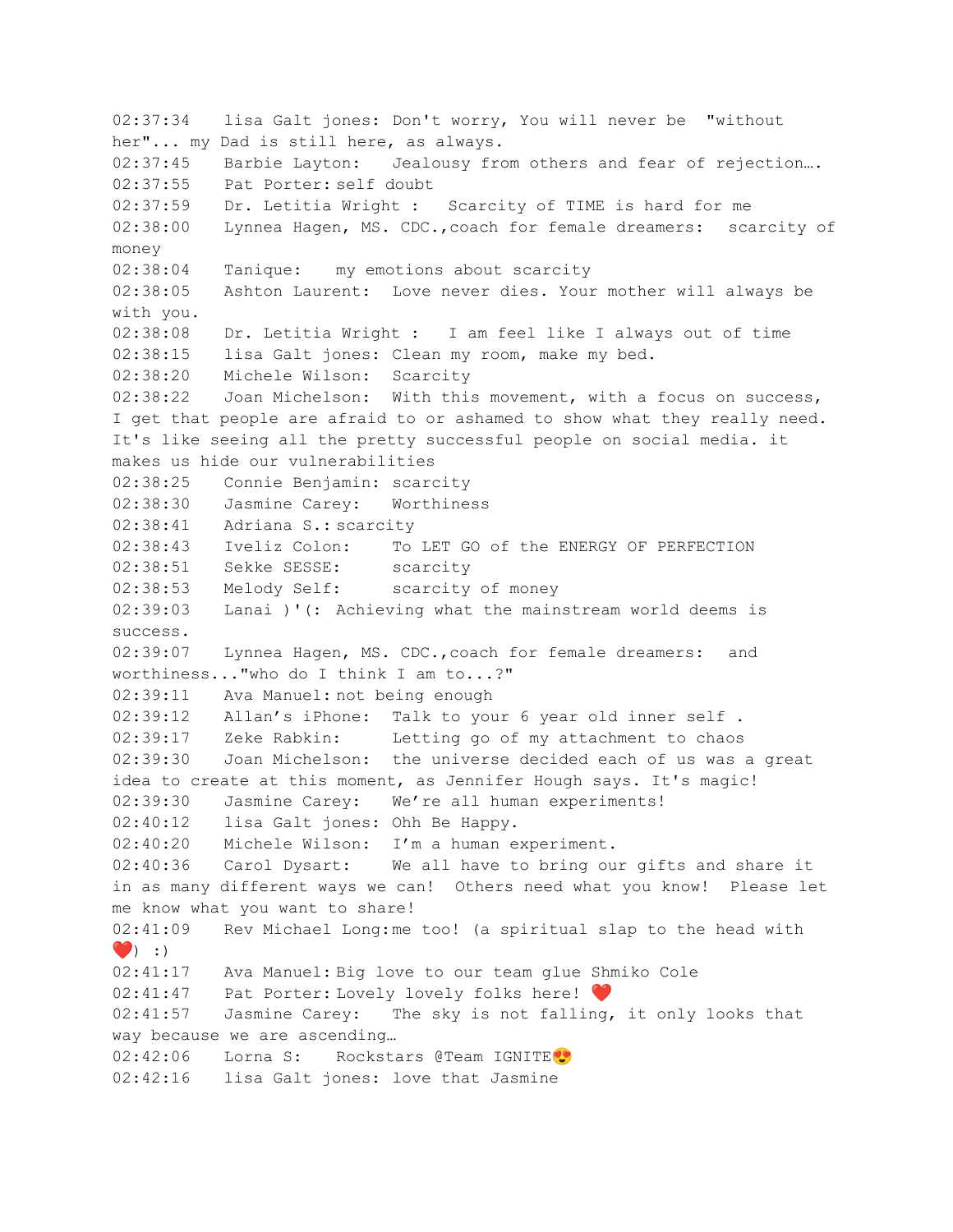### 02:42:16 Allan's iPhone: ❤️❤️❤️❤️❤️❤️❤️❤️❤️❤️❤️❤️❤️❤️❤️❤️❤️❤️❤️❤️❤️❤️❤️❤️❤️❤️❤️❤️❤️❤️ ❤️❤️❤️❤️❤️❤️❤️❤️❤️❤️❤️❤️❤️ 02:42:36 Dr.h.c. Azeeza Jalaludeen GoGLOBAL: Had connected with them individually and together.. they are surely a beautiful soul community.. much success to you @team IGNITE

02:42:43 Michelle Quevedo -IGNITE Your Essence - TV Talk Show: My wife of 24 years is my teacher of unconditional love

02:42:46 Joan Michelson: I've saved some of Bill Galt's voicemails xxoo

02:42:58 lisa Galt jones: meee too!

02:43:13 Allan's iPhone:

### ❤️❤️❤️❤️❤️❤️❤️❤️❤️❤️❤️❤️❤️❤️❤️❤️❤️❤️❤️❤️❤️❤️❤️❤️❤️❤️❤️❤️❤️❤️❤️❤️❤️❤️❤️ ❤️❤️❤️❤️❤️❤️❤️❤️❤️❤️❤️❤️❤️

02:43:26 trinanewby: Thank you so much for all of wisdom! 02:43:31 Connie Benjamin: That was beautiful Doria 02:43:55 Lorna S: Thank you @Dame Doria! Grateful for your wisdom and generosity<sup>9</sup> 02:44:01 Connie Benjamin: YouTube - IGNITE Your Essence https://www.youtube.com/channel/UChwvDFH7IAdjai2iCmB1mkw

Join LiT Magazine today

https://bit.ly/lit-magazine

02:44:03 Lynnea Hagen, MS. CDC., coach for female dreamers: This is my first time, and I feel so fed and nourished. 02:44:16 Joan Michelson: When you come from scarcity, it blocks the solutions from showing up for you. It's hard to think clearly and creatively when you're stuck focused on scarcity

02:44:27 Connie Benjamin: Welcome @Lynnea - it's wonderful to have you with us!

02:44:36 Connie Benjamin: Who else is new to Fridays With Doria? 02:44:39 lisa Galt jones: Thank you all so much for Being here tonight !! Much Love

02:45:05 Adriana S.: Thank you Dame Doria. This is my first time attending and I am blown away with you and this community. 02:45:20 lisa Galt jones: me too!!

02:45:33 Tuula Shivalingam: Thank you for letting me join your awesome group, this was the most beautiful call ever!

02:45:39 lisa Galt jones: Buckyyyy!!!

02:45:58 Barbie Layton: Shmiko

,,,,,,,,,,,,,,,,,,,,,,,,

02:46:15 Connie Benjamin: Welcome @Adriana! It's so great to have you with us! 02:46:29 Rev Michael Long: Thank you Doria and everyone this evening, from Nshala, & I Cheers to this year being one of aligned success for us all!  $\bigcirc$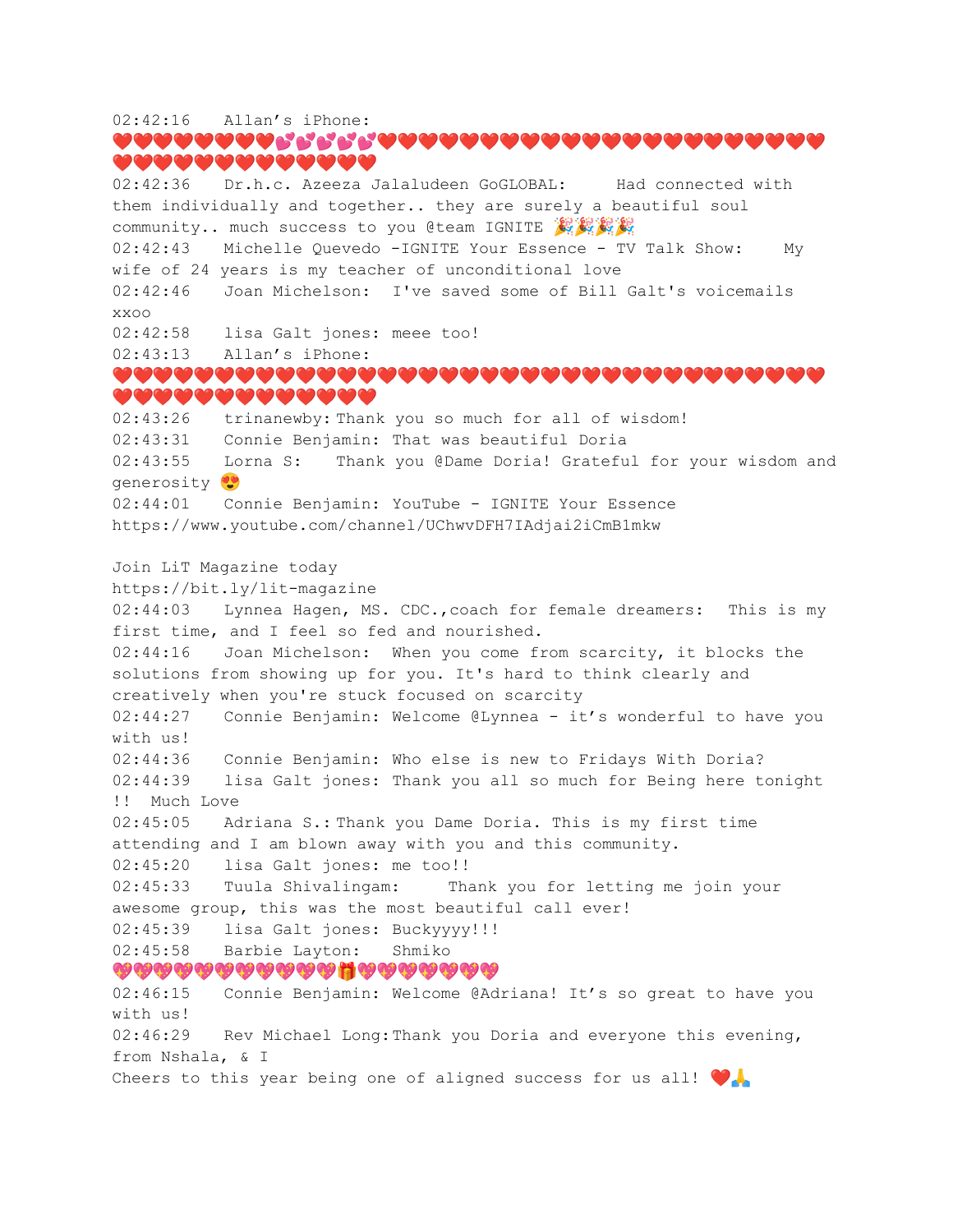02:46:56 Connie Benjamin: What was your biggest lesson from this conversation? 02:46:56 Barbie Layton: Nosotros UNIDOs! Uno Mundo para todos!  $\mathbf{L} \mathbf{V} \mathbf{L} \mathbf{V}$ 02:47:30 lisa Galt jones: Connection and Heartfelt Energy! 02:48:08 Connie Benjamin: Join LiT Magazine today https://bit.ly/lit-magazine 02:48:14 Barbie Layton: En espaNol tambien! Perfecto! 02:49:53 Laura Ibarra: Gracias Barbie! asi será 02:50:03 Joan Michelson: Doria gave us permission to be vulnerable, to touch the raw part of us and embrace that part too, instead of hide it. Thank you, my brilliant, loving, generous friend xxoo 02:50:31 Dame Doria (DC) Cordova: Love you... 02:51:25 Barbie Layton: Estamos muy importante accesso para todos en el Mundo! A V Tu trabajo esta una surpresa para muchos personas! 02:51:25 Iveliz Colon: I had that very conversation with a group pf teachers about their students. 02:52:20 lisa Galt jones: wow, how cool is that? 02:53:07 Barbie Layton: synergy! 02:53:20 Barbie Layton: Co-creation of beautiful souls! 02:53:31 lisa Galt jones: feeding each other, helping each other... Its a Contagion!! 02:54:09 Joan Michelson: Jack was so supportive of me when Bill Galt passed too 02:54:14 Barbie Layton: Best smorgasbord ever! All you can handle buffet! Dig in, courtesy of the universe! AAA 02:54:22 Shmiko Cole: Vortex of Energy 02:55:15 Lanai )'(: beautiful, Beautiful, BEAUTIFUL ♥️❤️❤️♥️ <u>dosadadadadadasad</u> ♥️❤️❤️♥️ 02:55:45 Lanai )'(: And it's a brilliant conversation!!! 02:55:51 Adriana S.: LOL!! 02:56:15 Connie Benjamin: YouTube - IGNITE Your Essence https://www.youtube.com/channel/UChwvDFH7IAdjai2iCmB1mkw 02:56:27 lisa Galt jones: what Colorful Hearts you have, Lanai!! :)) 02:56:57 Connie Benjamin: Join LiT Magazine today https://bit.ly/lit-magazine 02:57:12 Dr.h.c. Azeeza Jalaludeen GoGLOBAL: Looove it! So look forward to see it! 02:57:14 Carol Dysart: SHE IS A COVER GIRL!!! 02:57:19 Lanai )'(: \\\\\\\\ 02:57:21 Lorna S: **WINDER** 02:57:38 Rev Michael Long:re: talking to yourself...the first sutra of the Aquarian age is: recognize the other is you 02:59:03 lisa Galt jones: we are all one.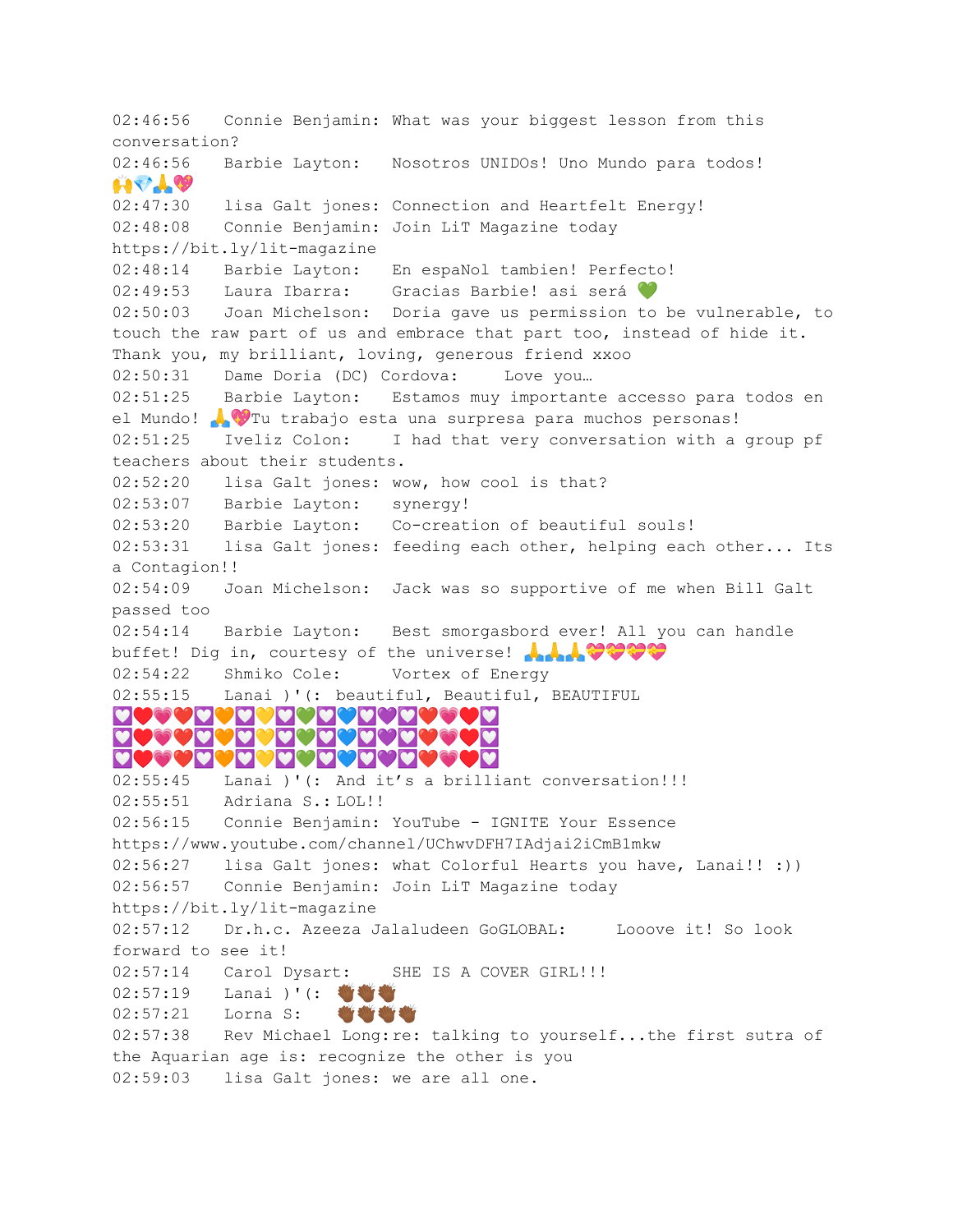02:59:15 Dr.h.c. Azeeza Jalaludeen GoGLOBAL: This is such a powerful feminine energy at work.. with clarity.. simply Divine.. Thank you ladies.. 03:01:08 Al Chan: Tks Dr Azeeza & Dr Serge bringing on Inspirethon! Enjoyed it<sup>1</sup> 03:01:59 Allan's iPhone: Whooopp whoop Eveliz!!!!!!!! 03:02:30 Lanai )'(: yes-yes, Yes-Yes, YES-YES )'( 03:02:33 Carol Dysart: Great share, IVALIZ!!!! 03:02:34 Barbie Layton: What a fantastic launch for 2022!!! AAAAAAAA 03:03:15 Connie Benjamin: So beautiful!!!! 03:03:29 Lorna S: Beautiful! 03:03:30 Joan Michelson: Stunning!! Gotta run now, thank you for all your love and generosity and wisdom xxoo 03:03:32 Barbie Layton: Gorgeous!!!!! 03:03:37 Lanai )'(: G L O R I O U S 3 03:03:44 Allan's iPhone: What did I won!!!!!!!!!!!! 03:03:54 Barbie Layton: Fantastic! 03:04:00 Allan's iPhone: Go money and you!!!!! 03:04:04 Dr.h.c. Azeeza Jalaludeen GoGLOBAL: Looks stunning@ 03:04:25 Barbie Layton: Felicidades!  $\bigoplus_{i=1}^n \bigoplus_{i=1}^n \bigoplus_{i=1}^n \bigoplus_{i=1}^n \bigoplus_{i=1}^n \bigoplus_{i=1}^n \bigoplus_{i=1}^n \bigoplus_{i=1}^n \bigoplus_{i=1}^n \bigoplus_{i=1}^n \bigoplus_{i=1}^n \bigoplus_{i=1}^n \bigoplus_{i=1}^n \bigoplus_{i=1}^n \bigoplus_{i=1}^n \bigoplus_{i=1}^n \bigoplus_{i=1$ 03:04:44 Barbie Layton: As gorgeous as Sophia Loren! 03:04:47 Dr.h.c. Azeeza Jalaludeen GoGLOBAL: So BEAUTIFUL! 03:07:07 Ashton Laurent: Sorry. I have to go now. 03:08:03 Barbie Layton: Love is quieter than gunshots….. profound! 03:09:26 lisa Galt jones: Always Looking for "Evidence" of Goodness and Brilliance. 03:09:36 Lanai )'(: Lovely words Jasmine 03:09:46 Barbie Layton: How poetic! 03:10:06 Iveliz Colon: Make Me a Channel of Your Peace - that's what we get to do, and how we gt to be! 03:10:44 Carol Dysart: I have been participating in and watching the amazing last 40+ years of Money & You and this is such a beautiful demonstration of the ESSENSE of MONEY & YOU!!! and you too, DORIA! So much love ! Great demontration of LOVE! 03:11:40 Michelle Quevedo -IGNITE Your Essence - TV Talk Show: Jasmine Carey will be a future Money & You graduate class 2022!!!  $\blacklozenge \blacklozenge \blacklozenge$ 03:12:00 Dr.h.c. Azeeza Jalaludeen GoGLOBAL: Congratulations again dear @team Ignite! 03:12:40 Michelle Quevedo -IGNITE Your Essence - TV Talk Show: Thank you Azeeza! Beautiful share!  $\bullet \bullet \bullet$ 03:12:59 Barbie Layton: Awwww 03:13:43 Lynnea Hagen, MS. CDC.,coach for female dreamers: I am signing off with overflowing gratitude for the gifts and love you all gave to me and continue to give the world. Thank you 03:14:13 Rev Michael Long:Rev Michael Long www.lightandlove.ca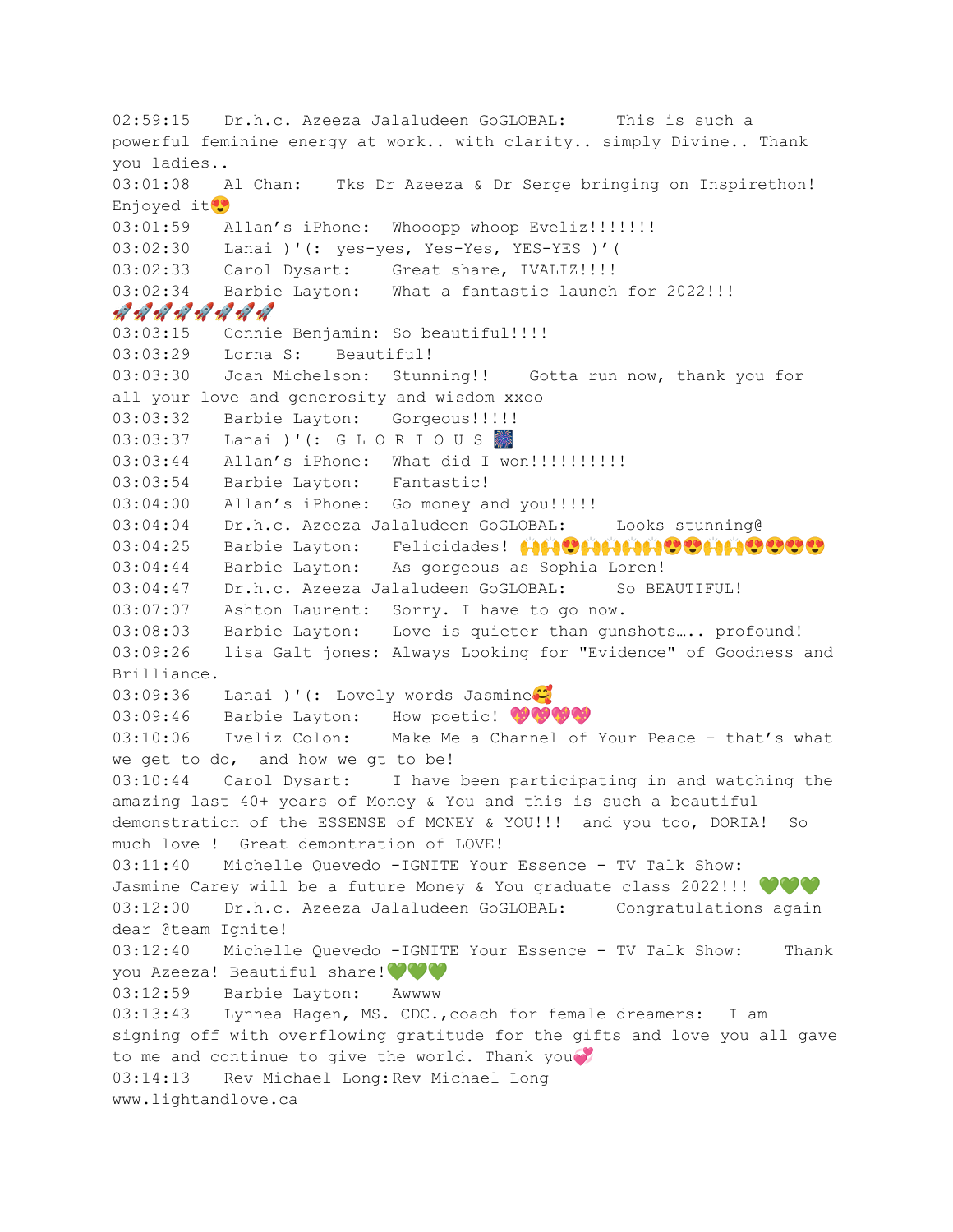Michael@lightandlove.ca ...we're all spirits having a human experience, so all problems are spiritual problems - here if you or any of your loved ones can use a hand getting reconnected with your spirit  $\bullet$ 03:15:20 lisa Galt jones: what a Hilarious story!! :)) 03:16:03 Lanai )'(: That's so fantastic, Doria 03:16:09 Barbie Layton: With your flyers and carts you still built an EMPIRE!!! +++++ 03:16:55 lisa Galt jones: neon pink flyers...Doria was HERE!! 03:17:22 Barbie Layton: Heart centered conscious entrepreneurs are the new paradigm shift! 03:17:39 Barbie Layton: Yes, Shmiko!  $\bigoplus_{i=1}^n \bigoplus_{i=1}^n \bigoplus_{i=1}^n \bigoplus_{i=1}^n \bigoplus_{i=1}^n \bigoplus_{i=1}^n \bigoplus_{i=1}^n \bigoplus_{i=1}^n \bigoplus_{i=1}^n \bigoplus_{i=1}^n \bigoplus_{i=1}^n \bigoplus_{i=1}^n \bigoplus_{i=1}^n \bigoplus_{i=1}^n \bigoplus_{i=1}^n \bigoplus_{i=1}^n \bigoplus_{i=$ 03:18:16 Dame Doria (DC) Cordova: @barbie great quote!!!! Make that into a meme! Love love 03:18:28 Barbie Layton: OVOU 03:19:00 Connie Benjamin: Connect with the Ignite team Website: https://www.litmagazineworldwide.com/ Email: info@litmagazineworldwide.com Book a spot on the Ignite team's calendar: https://calendly.com/lit-mag FB https://fb.me/litmagazineworldwide Instagram https://www.instagram.com/lit\_magazine\_worldwide/ LinkedIn https://www.linkedin.com/company/lit-magazine-worldwide YouTube - IGNITE Your Essence https://www.youtube.com/channel/UChwvDFH7IAdjai2iCmB1mkw Join LiT Magazine today https://bit.ly/lit-magazine 03:19:13 lisa Galt jones: boots on the ground... hearts on the Ground... what can I Do? 03:19:52 Dr. Letitia Wright : Congrats ladies!! 03:20:10 Barbie Layton: Yes, Maria Simone! 03:20:30 James Railey: I have a vision to evangelize this message to Africa as well. 03:21:41 Connie Benjamin: https://www.facebook.com/unitedtinyhomes  $03:22:37$  Lanai )'(: A W E S O M E  $\bigcap$ 03:22:49 Lorna S: THat Is amazing!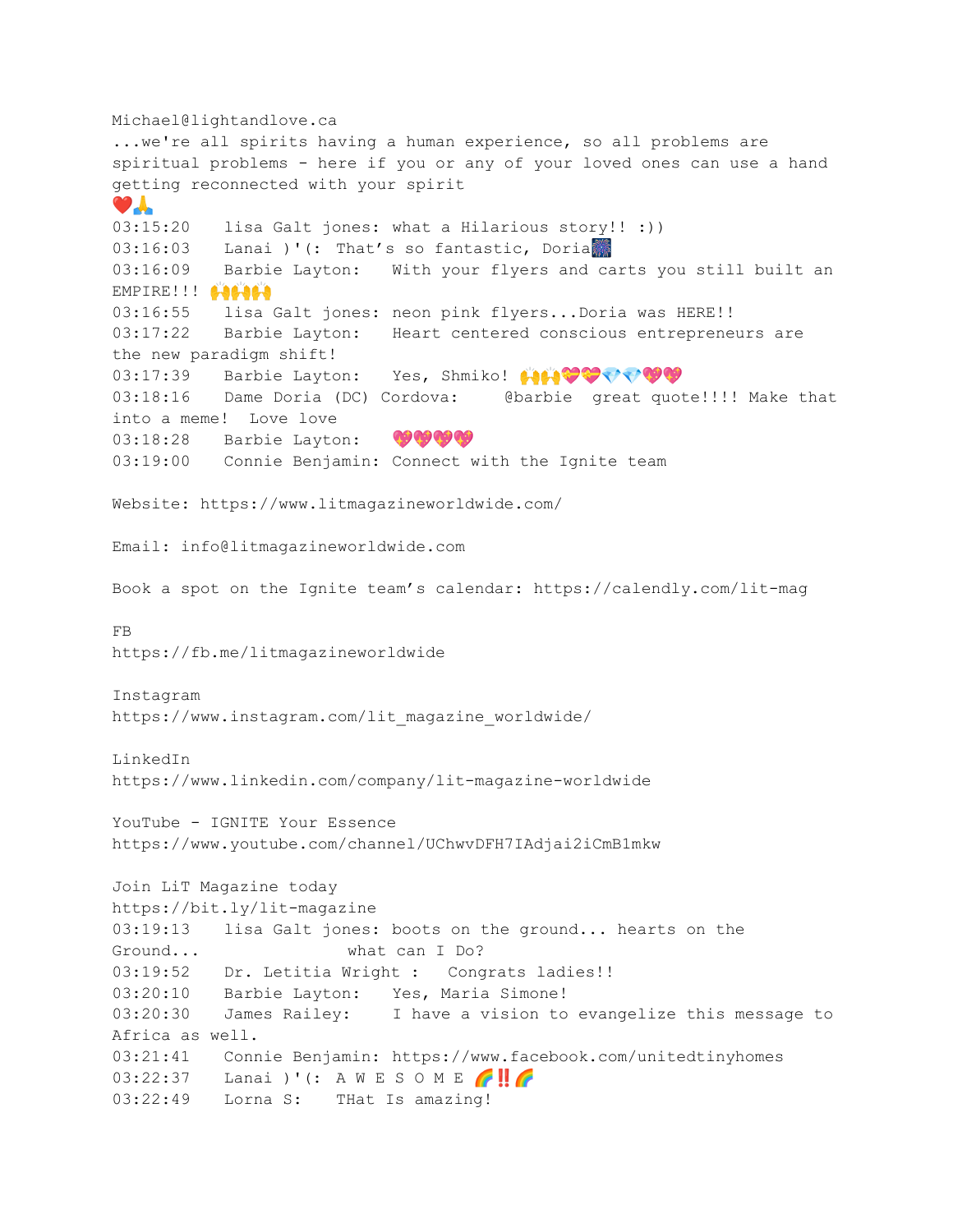03:22:51 lisa Galt jones: What an Awesome project, Maria!!! 03:22:58 Connie Benjamin: Marcia is incredible! 03:23:04 Melody Self: beautiful!  $03:23:32$  Barbie Layton:  $\mathcal{D}(\mathcal{D})$ 03:26:42 Shmiko Cole: info@litmagazineworldwide.com - Feel free to connect and join the show and/or contribute with an article to the magazine 03:27:13 Connie Benjamin: Got it in the notes 03:27:21 Connie Benjamin: lol!! 03:27:28 Lorna S: yes 03:27:39 lisa Galt jones: 1979 03:27:51 James Railey: yes 03:27:54 Shmiko Cole: Thank You Connie You're Amazing 03:28:08 Dr.h.c. Azeeza Jalaludeen GoGLOBAL: Yes, it happened to me in Singapore 03:28:23 Dr.h.c. Azeeza Jalaludeen GoGLOBAL: For Landmark. 03:28:37 Connie Benjamin: Marcia Martin was at the very beginning of Landmark Forum and helped grow the organization from inception to millions worldwide. Marcia is Doria's mentor and she shares her skills in enrollment in the Marcia Martin Club https://www.marciamartinclub.com/ 03:28:42 Jasmine Carey: I did Mastery in Transformational Training, an offshoot 03:29:02 Lanai )'(: That is HIGH-STERICAL!!! 03:29:24 lisa Galt jones: that's really funny 03:29:47 Connie Benjamin: Connect with the Ignite team Website: https://www.litmagazineworldwide.com/ Email: info@litmagazineworldwide.com Book a spot on the Ignite team's calendar: https://calendly.com/lit-mag FB https://fb.me/litmagazineworldwide Instagram https://www.instagram.com/lit\_magazine\_worldwide/ LinkedIn https://www.linkedin.com/company/lit-magazine-worldwide YouTube - IGNITE Your Essence https://www.youtube.com/channel/UChwvDFH7IAdjai2iCmB1mkw Join LiT Magazine today https://bit.ly/lit-magazine 03:30:10 Adriana S.: What is on Wed. and Thursday?